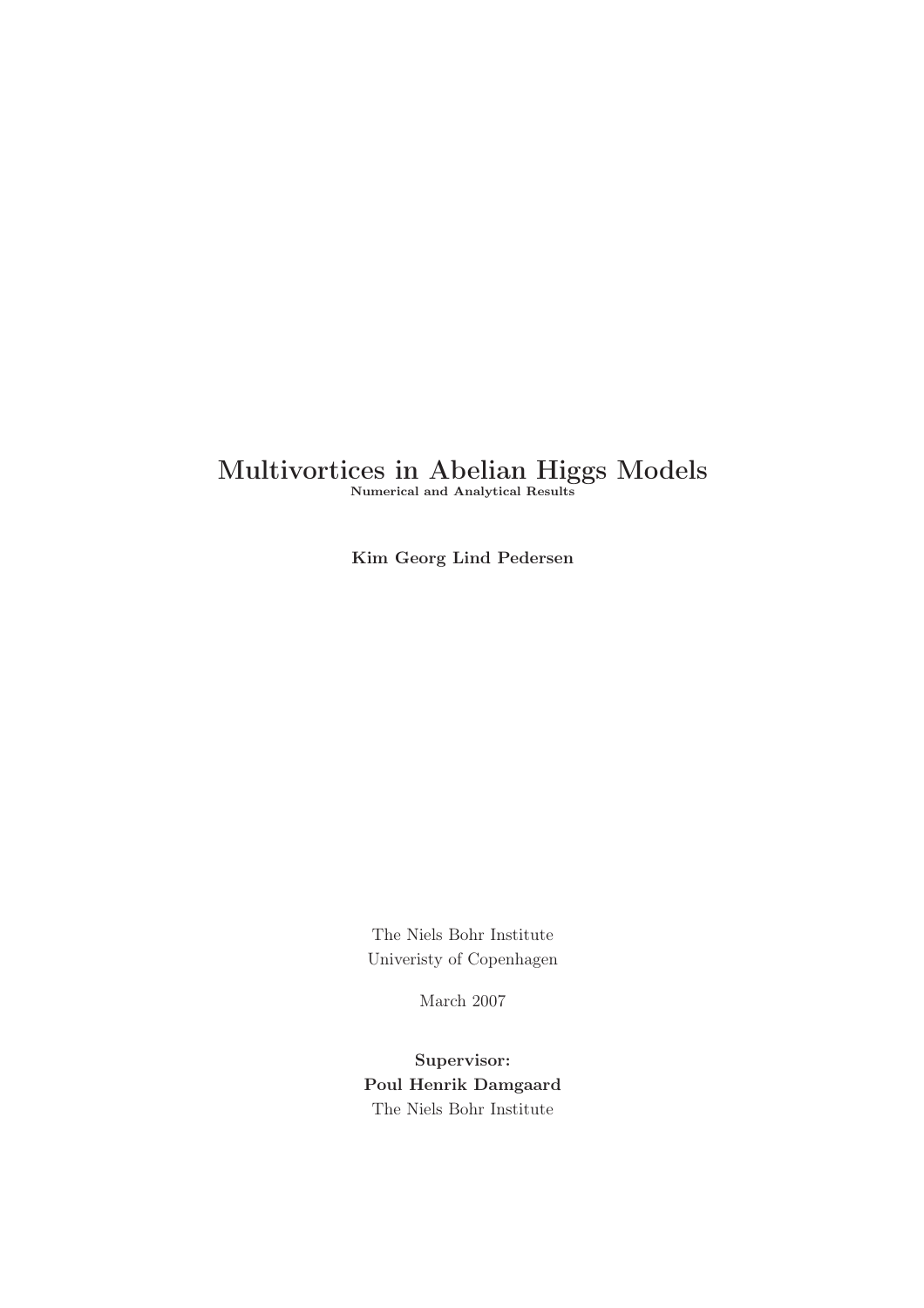# Contents

| 1              | The structure of this report                                                                                          | $\mathbf 1$    |  |  |  |
|----------------|-----------------------------------------------------------------------------------------------------------------------|----------------|--|--|--|
| $\overline{2}$ | Notation<br>1                                                                                                         |                |  |  |  |
| 3              | <b>Classical Field Theory</b><br>1                                                                                    |                |  |  |  |
|                | 3.1                                                                                                                   | 1              |  |  |  |
|                | 3.2                                                                                                                   | $\overline{2}$ |  |  |  |
|                | 3.3                                                                                                                   | 3              |  |  |  |
|                | Applying the U(1) Gauge Theory $\dots \dots \dots \dots \dots \dots \dots \dots \dots \dots \dots \dots \dots$<br>3.4 | 3              |  |  |  |
|                | 3.5                                                                                                                   | 5              |  |  |  |
| 4              | Solitons - Domain Walls and Vortices                                                                                  | 6              |  |  |  |
|                | 4.1                                                                                                                   | 6              |  |  |  |
|                | 4.2                                                                                                                   | 8              |  |  |  |
| 5              | The Vortex Wall and Multi-vortices                                                                                    | 10             |  |  |  |
| 6              | The Differential Equations                                                                                            | 12             |  |  |  |
|                | The quartic potential $\ldots \ldots \ldots \ldots \ldots \ldots \ldots \ldots \ldots \ldots \ldots \ldots$<br>6.1    | 13             |  |  |  |
|                | 6.2                                                                                                                   | 13             |  |  |  |
|                | 6.3                                                                                                                   | 13             |  |  |  |
| 7              | The Numerical Method                                                                                                  | 14             |  |  |  |
|                | 7.1                                                                                                                   | 15             |  |  |  |
|                | 7.2                                                                                                                   | 15             |  |  |  |
|                | 7.3                                                                                                                   | 17             |  |  |  |
|                | The Tension - proving the conjecture $\dots \dots \dots \dots \dots \dots \dots \dots \dots \dots \dots \dots$<br>7.4 | 17             |  |  |  |
|                | 7.5                                                                                                                   | 21             |  |  |  |
| 8              | Linking to reality - Superconductivity                                                                                | 21             |  |  |  |
| 9              | Conclusion                                                                                                            | 23             |  |  |  |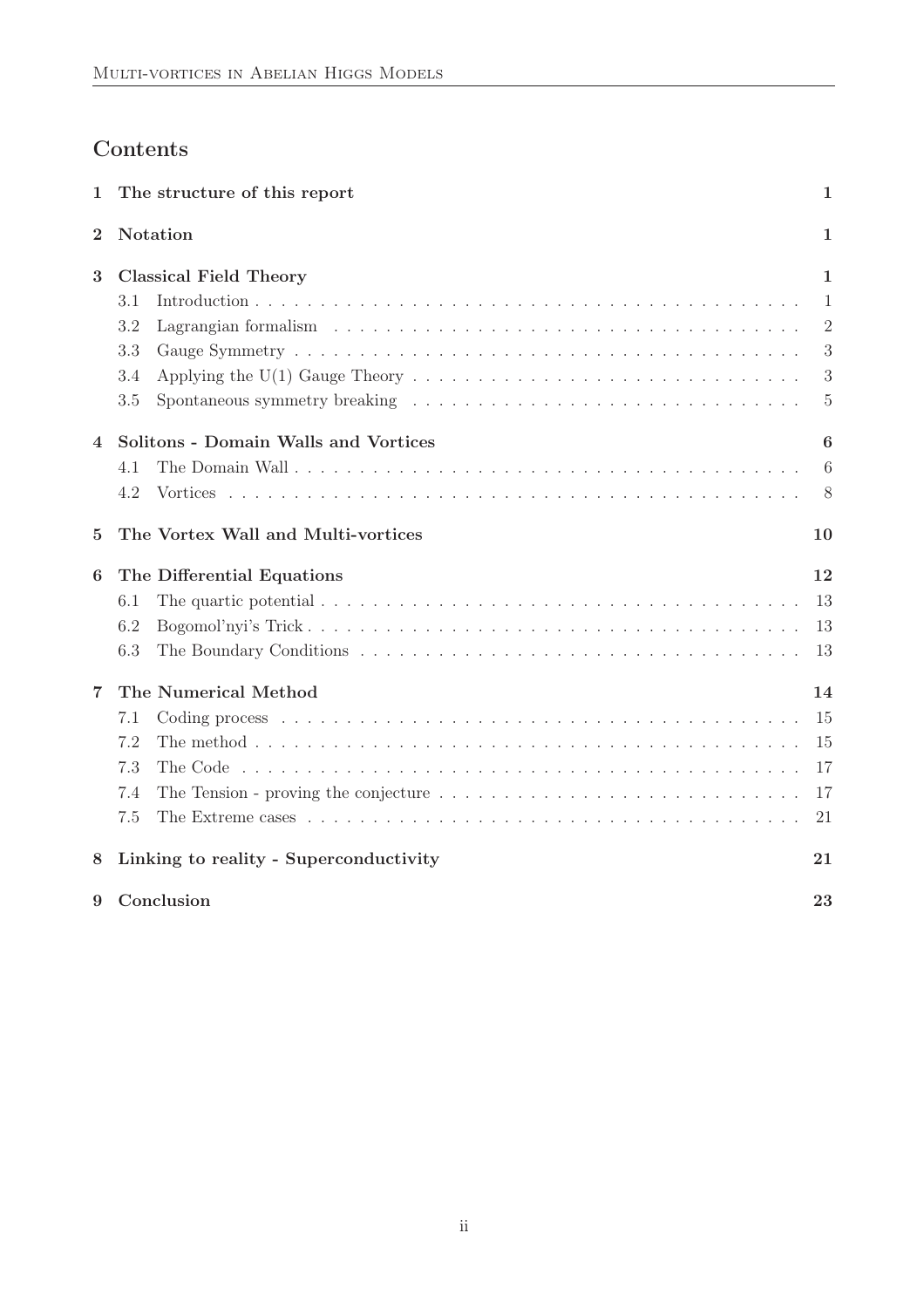## Acknowledgment

I would like to thank my supervisor Poul Henrik Damgaard for invaluable help and guiding during this project. I would also like to thank Stefano Bolognesi for taking his time talking with me about his article, explaining some theory of solitons and for general help. Also Sven Bjarke Gudnason should be acknowledged for his kind advice.

Secondly there are those, who have not contributed to the scientific part of this project, but to whom I nevertheless am deeply thankful. First my girlfriend for outstanding patience, and for cooking for me in the week just before handing in the project. Then Toke for reading through this proejct. Then the students' community of the Niels Bohr Institute including FysikRevy™and Fysisk Fagraad for encouragement when needed.

## References

- The sections "Classical Field Theory" and "Solitons Domain Walls and Vortices" are mainly based on [7], [5] and a little on [9], while [10] states the properties of the electric field tensor. The [6] has only been used for understanding the concepts.
- The sections "Domain Walls and Multi-vortices" and "The Differential Equations" is based on [1] solely.
- The section "The Numerical Method" is based mostly on [8] and the results of [1].
- In the last section of "Linking to reality Superconductivity" I have used a few results from [7].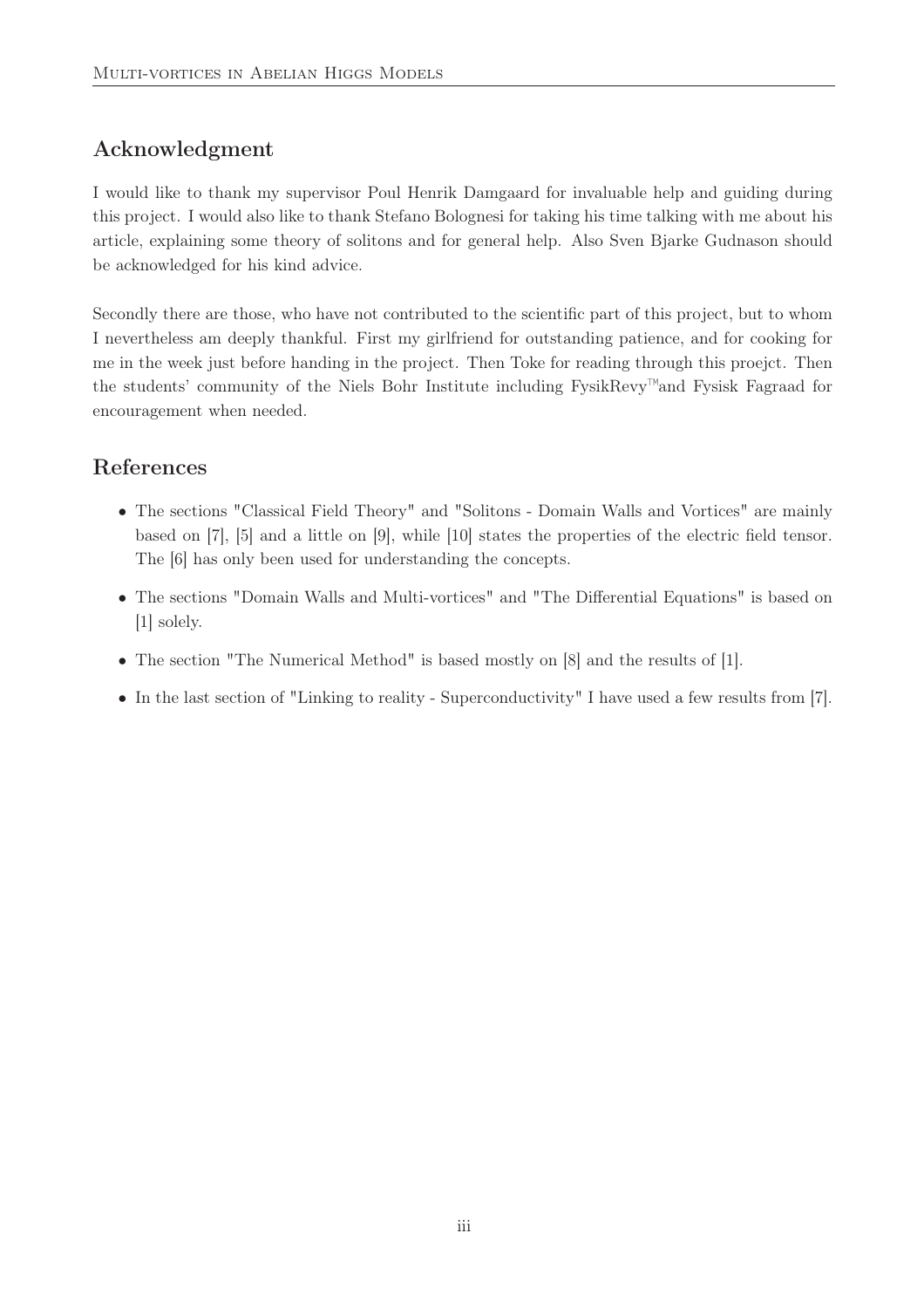### Abstract in Danish

Et felt er i bund og grund en funktion der afhænger kontinuert af sted og tidskoordinater. Mange størrelser kan beskrives ved felter: temperatur, tæthed, densitet etc. Et felt beskrives ved en Lagrangetæthed mens bevægelsesligningerne fremgår af Euler-Lagrange ligningerne.

Generelt kan en Lagrange tæthed være invariante under forskellige transformationer af felterne. Man kan udnytte dette ved at indføre *gauge felter*. Er der tale om et felt  $\phi$  med en Lagrangetæthed invariant under U(1)-transformationer vil det tilhørende gauge felt blot være det gammelkendte fotonfelt  $A_{\mu} = (V/c, A_x, A_y, A_z)$ . I dette tilfælde er Lagrange tætheden

$$
\mathcal{L} = -\frac{1}{4}F_{\mu\nu}F^{\mu\nu} - (\partial_{\mu} + ieA_{\mu})\phi^*(\partial^{\mu} - ieA^{\mu})\phi + V(|\phi|)
$$

Lad nu φ udvise en form for symmetri. I vakuum vil feltet φ nærme sig et af nulpunkterne for potentialet V . Hvis potentalet har flere nulpunkter kan vi specificere ikke-trivielle grænsebetingelser i uendelig  $(x, y, z) \rightarrow \infty$ . Dette kan resultere i et spontant symmetribrud, hvor vakuum-energien ikke længere er nul, og feltet  $\phi \neq 0$ .

Man kalder feltkonfigurationerne for solitoner. Vi skal beskæftige os med to slags solitoner. DDomæne vægge kan kvalitativt skrives som en uendelig udstrakt grænseflade af endelig tykkelse mellem to faser, i vores tilfælde den rene elektromagnetiske fase hvor  $\phi = 0$  og Higgs fasen  $\phi = \phi_0$ . En Abrikosov-Nielsen-Olesen vortexlinje kan kvalitativt forstås som en cylinder indeholdende en kvantiseret magnetisk fluks.

I artiklen Multi-Vortices are Wall vortices - A numerical Proof betragter Bolognesi og Gudnason en domæne væg som er foldet sammen til en cylinder med en kvantiseret magnetisk fluks Φ indeni. Ideen er a vise at i grænsen  $\Phi \to \infty$  vil en sådan væg-vortex være identisk til en ANO vortexlinje, og derfor vil energitætheden per overfladeareal (også kendt som spændingen) være identisk, så

$$
\lim_{n \to \infty} T_V(n) = T_{MIT}(n) = 2\sqrt{2}\pi \frac{\sqrt{\epsilon_0}}{e}n
$$

Bevægelseslingingerne for en ANO vortexlinje, hvor f er det reskalerede felt, er som følger

$$
\frac{d^2f}{dr^2} + \frac{1}{r}\frac{df}{dr} - n^2\frac{(1-A)^2}{r^2}f - \frac{1}{2}\frac{\delta V}{\delta f} = 0
$$
  

$$
\frac{d^2A}{dr^2} - \frac{1}{2}\frac{dA}{dr} + 2e^2(1-A)f^2 = 0
$$

Disse kan desværre ikke løses analytisk. Numerisk kan vi udvælge et interval og opdele det i N punkter. I hvert punkt kan vi udregne værdierne for de tilsvarende finite difference ligninger. Hvis disse var lineære var det nu blot et spørgsmål om at løse en simpel matrixligning, men i dette tilfælde må vi benytte en mere besværlig metode hvor vi langsomt forsøger at iterere os frem til en løsning.

Vi betragter kun betragter et  $\phi^4$  potential. De numeriske resultater er stort set identiske med Bolognesis og Gudnasons resultater, og efterviser netop den påståede sammenhæng mellem væg-vortexlinjer og vortexlinjer.

Udover de resultater Bolognesi og Gudnason betragter, har jeg valgt også at betragte to ekstremtilfælde, både for at sikre at den numeriske proces er stabil og for at undersøge om disse resultater også stemmer overens med de andre resultater. Konklusionen er at den numeriske proces er udmærket stabil, dog halter lidt, samt at resultaterne er i fuld overensstemmelse med det forventede.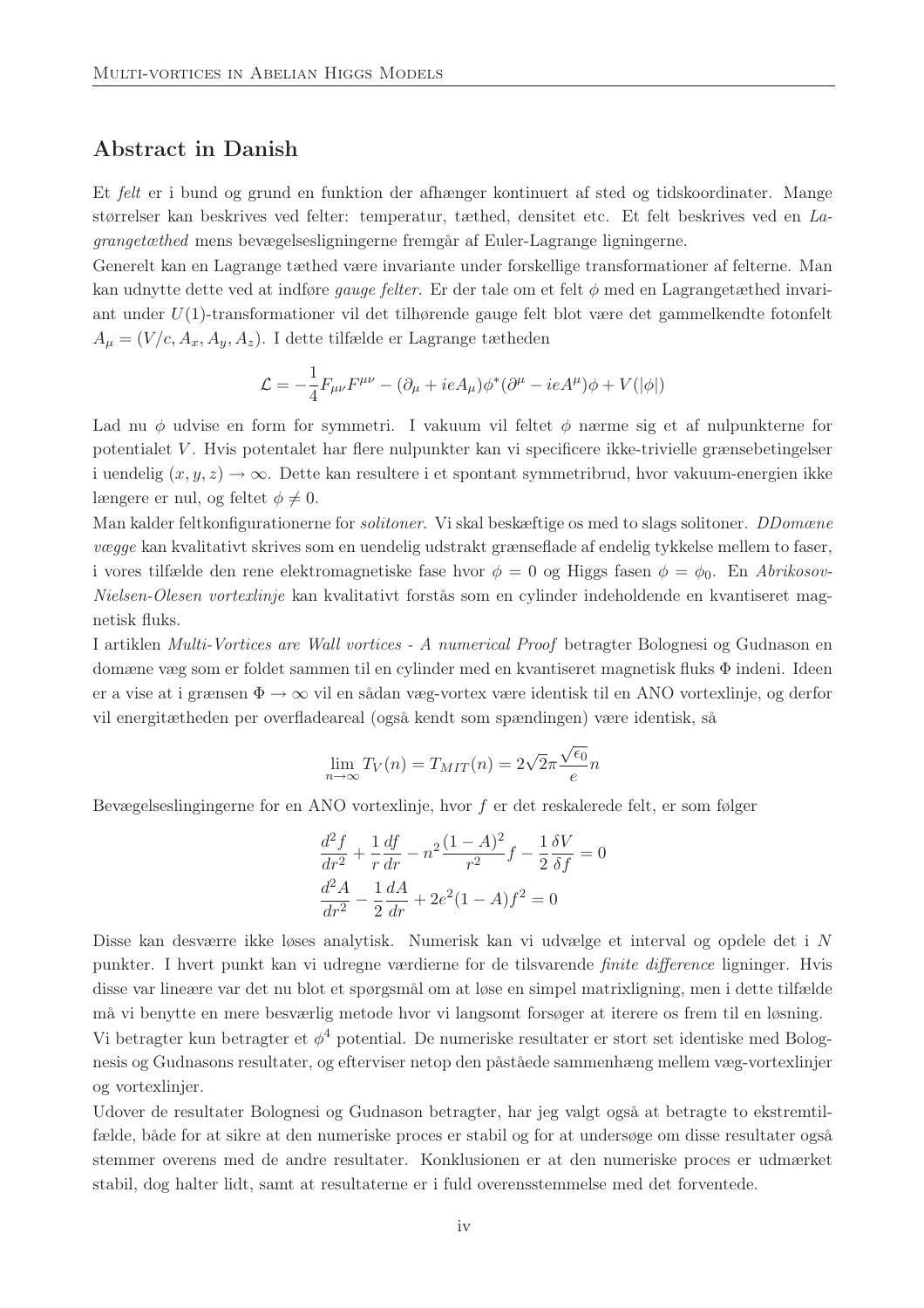### 1 The structure of this report

In this project I basically just go through and explain the paper *Multivortices are Wall vortices:* A numerical proof written by Stefano Bolognesi and Sven Bjarke Gudnason.

The first par of the project is a description of the theoretical subjects forming the basis for the paper. I introduce the Lagrangian Formalism and the theory of fields. Since we will only consider an  $U(1)$  Higgs model we will not go deeper into the concept of gauge field theory than necessary. Then the concept of spontaneous symmetry breaking is explained and it is shown that it will lead to the formation of solitons. Last the domain wall soliton and the Abrikosov-Nielsen-Olesen vortex solutions are described in mathematical detail along with the BPS case.

The second part of the project is more closely based on the paper. Here I describe the conjecture that a wrapped up wall vortex is similar to a vortex solution in the large magnetic flux limit. Following the lines of the paper the necessary mathematics such as rescaling and boundary conditions are calculated. The core of the project is then the numerical analysis, done in Fortran 90 (whereas Bolognesi and Gudnason used Maple). The numerical method developed for solving this problem is then described along with the actual code. The results obtained with the method are then discussed luckily being very close to the results of the paper. I have supplied the results with the cases of two very extreme examples. At last I try linking the results obtained to superconductivity.

### 2 Notation

In field theory tensor notation is used extensively, and it is therefore fitting to introduce the conventions here. In the following we will use the metric tensor

$$
\eta_{\mu\nu} = \eta^{\mu\nu} = \begin{pmatrix} 1 & 0 & 0 & 0 \\ 0 & -1 & 0 & 0 \\ 0 & 0 & -1 & 0 \\ 0 & 0 & 0 & -1 \end{pmatrix}
$$

with greek indicies running over  $0, 1, 2, 3$  (or  $t, x, y, z$ ), and roman indices  $i, j, \ldots$  denoting only spatial dimensions  $(x, y, z)$ . We will be using Einstein notation, summing over repeated indices. Therefore we can write the four-vectors as

$$
x^{\mu} = (x^0, \mathbf{x})x_{\mu} = g_{\mu\nu}x^{\nu} = (x^0, -x)
$$

And last we will use the derivative operator defines as

$$
\partial_{\mu} = \frac{\partial}{\partial x^{\mu}} = \left(\frac{\partial}{\partial x^{0}}, \nabla\right)
$$

### 3 Classical Field Theory

#### 3.1 Introduction

Simple highschool mechanics normally deals with particles having a mass  $m$ , a position  $x$  and a velocity  $v$ . Using these quantities we can calculate the energy and momentum of the system to predict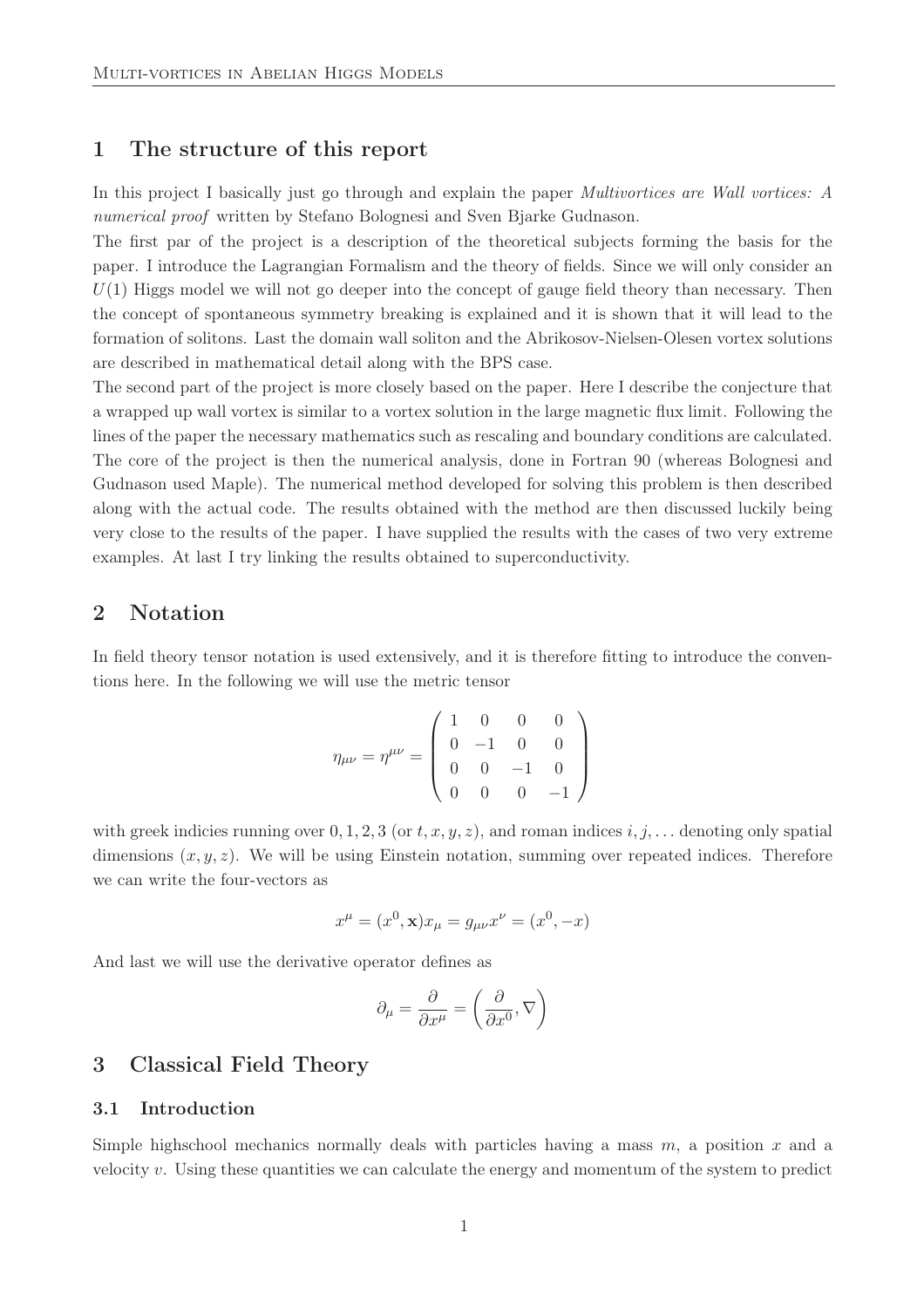it's behaviour. But quantities such as density, air pressure, temperature, a quantum mechanical probability amplitude, electric field etc. cannot be described as discrete particles.

We are therefore led to the concept of a *field.* A field  $\phi(t, \mathbf{x})$  describes entities depending continuously on the spatial dimensions and time, and like systems of discrete particles fields we can also attribute quantities like energy and tension to the field. Classical field theory describes the properties of fields in a classical setting i.e. non semi-quantum mechanical.

### 3.2 Lagrangian formalism

Let us first briefly recount the methods of Classical Mechanics. A system parametrised by the generalized coordinates  $g_i$  has kinetic energy T and potential energy V. From the Lagrangian of the system,  $L(q_i, \dot{q}_i) = T - V$ , we construct the action

$$
S[q(\cdot)] = \int_{t_1}^{t_2} dt L(q, \dot{q})
$$

Then we know that the action is stationary for the path taken by the system in  $q$ -space. So

$$
\delta S = \int_{t_1}^{t_2} dt \delta L(q_i, \dot{q}_i) = \int_{t_1}^{t_2} dt \left[ \frac{\partial L}{\partial q_i} \delta q_i + \frac{\partial L}{\partial \dot{q}_i} \delta \dot{q}_i \right] = \int_{t_1}^{t_2} dt \left[ \frac{\partial L}{\partial q_i} - \frac{d}{dt} \frac{\partial L}{\partial \dot{q}_i} \right] \delta q_i = 0
$$

which yields the Euler-Lagrange equations of motion. Here we can also define the conjugate momentum  $p_i$  along with the Hamiltonian H

$$
p_i(q, \dot{q}) \equiv \frac{\partial L}{\partial \dot{q}_i}
$$
  

$$
H(q, p) \equiv \dot{q}_i(q, p)p_i - L(q, \dot{q}_i(q, p))
$$

The point of using the Lagrangian formalism instead of Hamiltonian formalism is that the Lagrangian is Lorentz invariant and we can thus include relativistic effects.

Consider now an abstract field  $\phi(t, \mathbf{x})$ . To keep things simple we will assume that the Lagrangian will depend only upon the field configurations  $\phi$  and the derivative  $\partial_{\mu}\phi$  so

$$
L(\phi(t,\cdot),\dot{\phi}(t,\cdot)) = \int_V d^3x \mathcal{L}(\phi(t,\mathbf{x}),\partial_i\phi_r(t,\mathbf{x}),\dot{\phi}(t,\mathbf{x}))
$$

Where  $\mathcal L$  denotes the Lagrange density. In this case the action becomes

$$
S[\phi(\cdot)] = \sum_{\Sigma} d^4x \mathcal{L}(\phi(x), \partial_{\mu}\phi(x))
$$

And invoking the principle of least action we get

$$
\delta S[\phi] = \int_{\Sigma} \left[ \frac{\partial \mathcal{L}}{\partial \phi} \delta \phi(x) + \frac{\partial \mathcal{L}}{\partial (\partial_{\mu} \phi)} \delta \partial_{\mu} \phi(x) \right] = \int_{\Sigma} \left[ \frac{\partial \mathcal{L}}{\partial \phi} - \partial_{\mu} \left( \frac{\partial \mathcal{L}}{\partial (\partial_{\mu} \phi)} \right) \right] \delta \phi(x) d^4 x = 0
$$

which also contains the Euler-Lagrange Equations for a field,

$$
\frac{\partial \mathcal{L}}{\partial \phi} - \partial_\mu \frac{\partial \mathcal{L}}{\partial (\partial_\mu \phi)} = 0
$$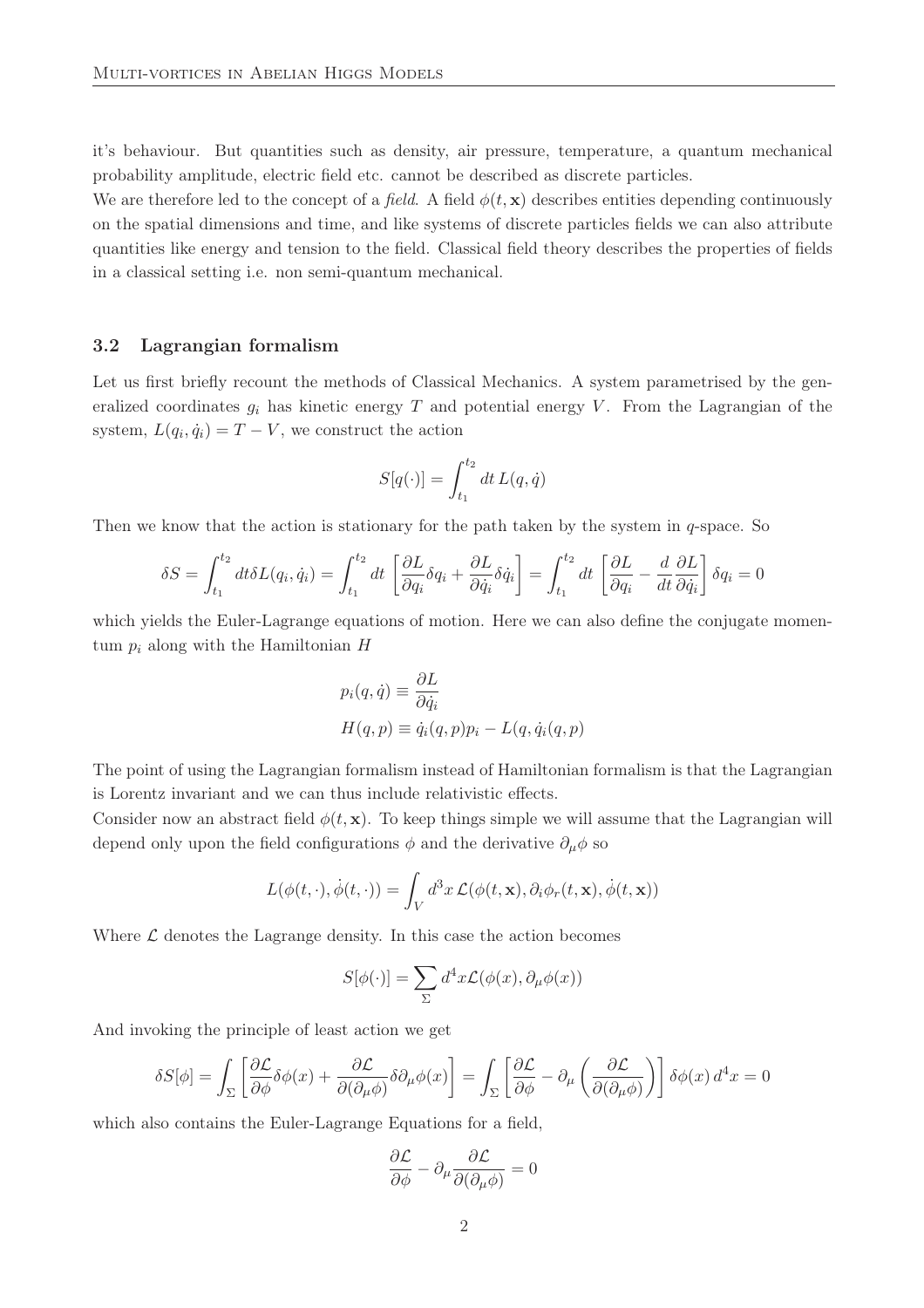Correspondingly we can define the conjugate momentum

$$
\pi(t, \mathbf{x}) = \frac{\partial \mathcal{L}}{\partial(\partial^0 \phi)}
$$

and a Hamiltonian density

$$
\mathcal{H}(\phi,\partial_i\phi;\pi)=\dot{\phi}\pi-\mathcal{L}(\phi,\partial_\mu\phi)
$$

More generally we can define a stress-energy tensor

$$
T_{\mu\nu}=-\frac{\partial \mathcal{L}}{\partial(\partial_{\mu}\phi)}\partial_{\nu}\phi-\mathcal{L}\partial^{\mu}_{\nu}
$$

A simple rewriting of the Hamiltonian density reveals that

$$
\mathcal{H} = \dot{\phi}\pi_0 - \mathcal{L} = (\partial_0\phi)\phi_0 + \eta_{00}\mathcal{L} = T_{00}
$$

The rest of the terms in  $T_{\mu\nu}$  shows different aspects of the system. The terms  $T_{ii}$  represents pressure or tension terms.

#### 3.3 Gauge Symmetry

Consider a Lie group A of elements g represented by some complex matrices  $A(g)$ . Using these matrices we can transform some field

$$
\phi \to A(g)\phi
$$

We will denote A a symmetry group if any transformation  $A(g)$  leaves the corresponding Lagrangian density invariant, thus exposing a symmetry of the system.

Taking the unitary group  $U(N)$  consisting of unitary matrices U for which  $U^{\dagger}U = 1$ , the Lagrangian density for some system of fields  $\phi = (\phi_1, \ldots, \phi_N)$ 

$$
\mathcal{L}(\phi) = \sum_{i}^{N} \left[ -\partial_{\mu} \phi_{i}^{\dagger} \partial^{\mu} \phi_{i} - V(\phi_{i}^{\dagger} \phi) \right]
$$
(3.1)

is obviously left invariant under such a unitary transformation. Thus  $U(N)$  is a symmetry group of the system.

In case of  $U(1)$  it is quite obvious that we can write the transformation like

$$
\phi \to e^{i\alpha(g)}\phi \tag{3.2}
$$

And it is thus an abelian field theory<sup>1</sup>.

### 3.4 Applying the U(1) Gauge Theory

The Lagrangian  $(3.1)$  left invariant by  $U(1)$  can be put on a slightly different form

$$
\mathcal{L}_0 = -(\partial_\mu \phi)^* (\partial_\mu \phi) - V(\phi^* \phi)
$$

<sup>&</sup>lt;sup>1</sup>When invoking two  $U(1)$  field transformations the result will not depend on the order of which the transformation were applied. That the transformations commutate is the same as saying that they are abelian.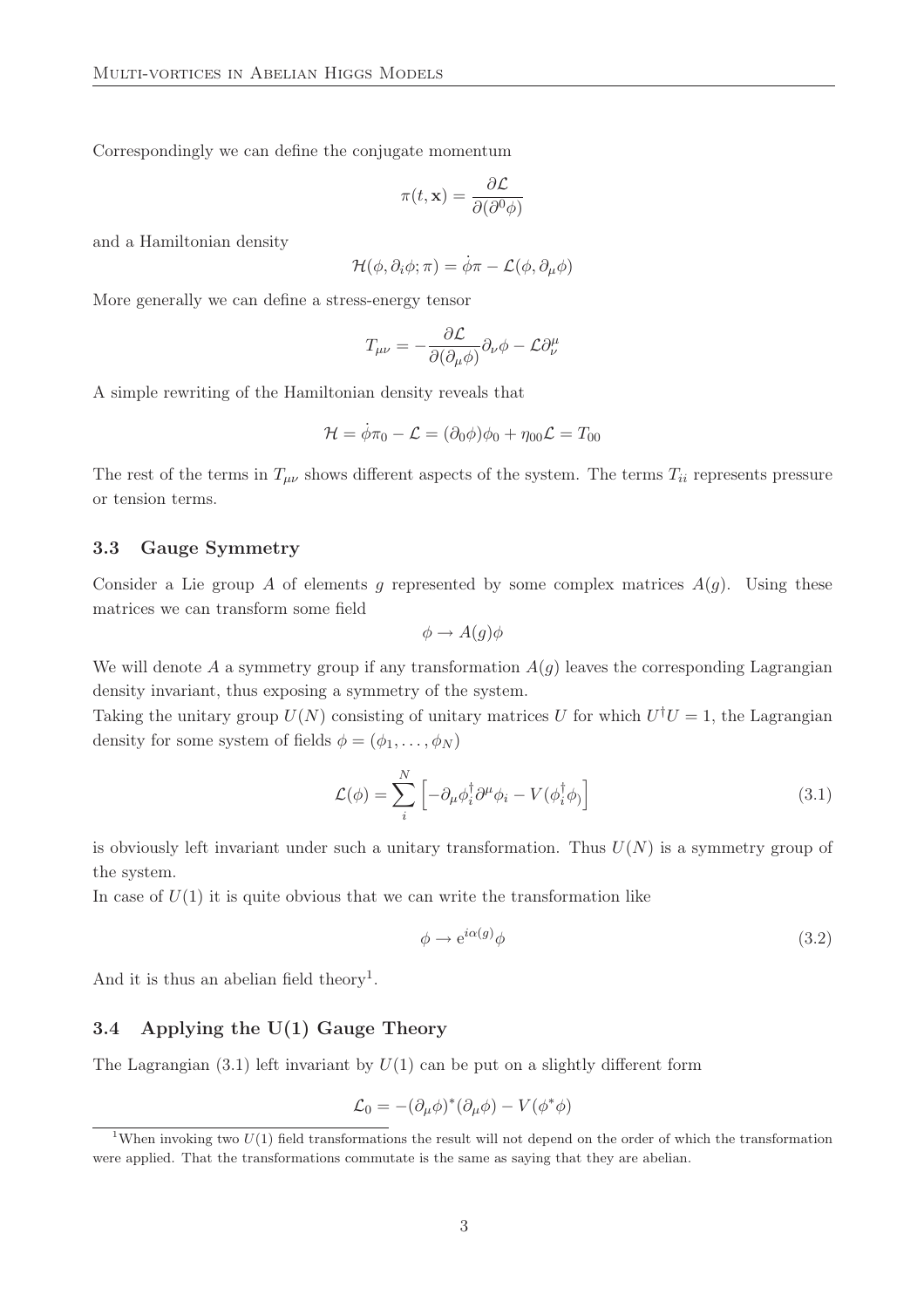Forcing invariance under local gauge transformations we introduce a gauge field  $A<sub>u</sub>(x)$  which transforms together with  $\phi$ ,

$$
\phi(x) \to e^{i\alpha(x)}\phi \tag{3.3}
$$

$$
A_{\mu}(x) \to A_{\mu} + \partial_{\mu}\alpha(x) \tag{3.4}
$$

Note that A is a vector field having components in space-time. It is also useful to define a covariant derivative

$$
D_{\mu} = \partial_{\mu} - ieA_{\mu} \tag{3.5}
$$

Where e is some coupling constant - normally a charge. Transforming  $D_{\mu}$  we get the simple relation

$$
D_{\mu}\phi(x) \rightarrow [\partial_{\mu} - iA_{\mu} - i\partial_{\mu}\alpha(x)]e^{i\alpha(x)}\phi(x) \qquad (3.6)
$$

$$
= e^{i\alpha(x)} D_{\mu}\phi(x) \tag{3.7}
$$

and we say that  $D_{\mu}$  transforms covariantly. Thus the Lagrangian

$$
\mathcal{L} = -(D_{\mu}\phi)^{*}(D_{\mu}\phi) - V(\phi^{*}\phi)
$$

will be invariant under local gauge transformations.

We can identify the gauge field  $A_\mu$  with the photon field  $(V, A_x, A_y, A_z)$ , where V is a scalar potential and A is a vector potential. This comes from the fact that

$$
\mathcal{L}(A_{\mu}) = -\frac{1}{2} \left( \partial_{\mu} A_{\nu} \partial^{\mu} A^{\nu} - \partial_{\mu} A_{\nu} \partial^{\nu} A^{\mu} \right)
$$
  
\n
$$
= -\frac{1}{4} \left( \partial_{\mu} A_{\nu} \partial^{\mu} A^{\nu} - \partial_{\mu} A_{\nu} \partial^{\nu} A_{\mu} - \partial_{\nu} A_{\mu} \partial^{\mu} A^{\nu} + \partial_{\nu} A_{\mu} \partial^{\nu} A_{\mu} \right)
$$
  
\n
$$
= -\frac{1}{4} \left( \partial_{\mu} A_{\nu} - \partial_{\nu} A_{\mu} \right) \left( \partial_{\mu} A_{\nu} - \partial_{\nu} A_{\mu} \right)
$$
  
\n
$$
= -\frac{1}{4} F_{\mu\nu} F^{\mu\nu}
$$
\n(3.8)

where we have defined the electromagnetic field tensor

$$
F^{\mu\nu} = \partial_{\mu}A_{\nu} - \partial_{\nu}A_{\mu}
$$

Applying the Euler-lagrange equations we arrive at

$$
\partial_{\nu} (\partial^{\mu} A^{\nu} - \partial^{\nu} A^{\mu}) = 0 \Leftrightarrow
$$
  

$$
\partial_{\nu} F^{\mu\nu} = 0
$$

Which is actually identical to the homogeneous Maxwell equations when we identify  $V$  with the electrical potential and **A** with the magnetic vector potential. Rewriting  $F^{\mu\nu}$  we obtain

$$
F^{\mu\nu} = \begin{pmatrix} 0 & E_1 & E_2 & E_3 \\ -E_1 & 0 & B_3 & -B_2 \\ -E_2 & -B_3 & 0 & B_1 \\ -E_3 & B_2 & -B_1 & 0 \end{pmatrix}
$$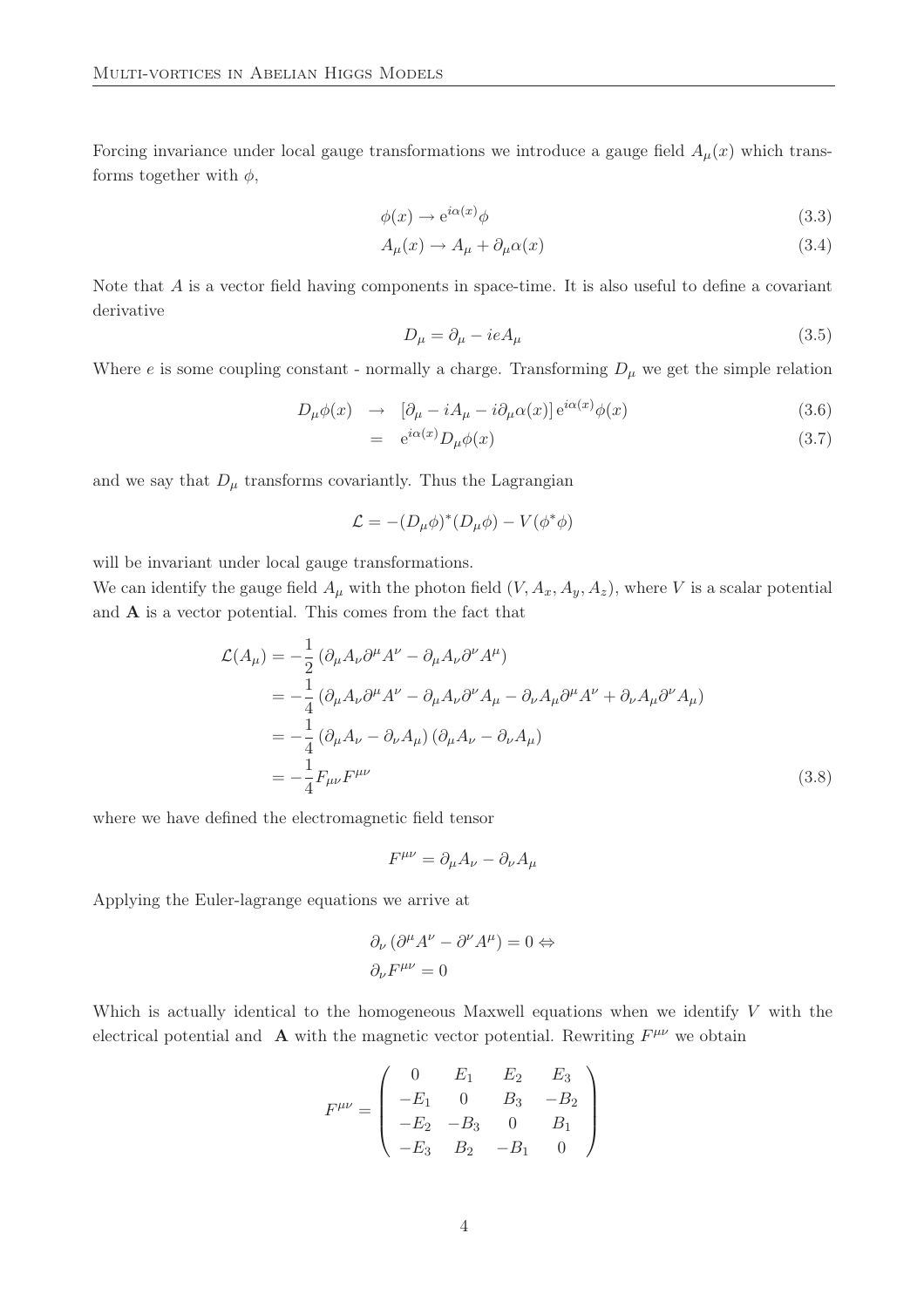

Figure 1: An example of a quartic potential  $V(\phi) = (\phi^2 - \phi_0^2)^2$ 

### 3.5 Spontaneous symmetry breaking

Consider the Lagrangian of a U(1) phase in the case of a  $\phi^4$  potential  $V(\phi^*\phi) = \mu^2 \phi^* \phi - \lambda (\phi^* \phi)^2$ ,

$$
\mathcal{L} = -\partial_{\mu}\phi^*\partial^{\mu}\phi - \mu^2\phi^*\phi - \lambda(\phi^*\phi)^2
$$
\n(3.9)

A vacuum state is a minimum of the potential  $V(\phi^*\phi) = \mu^2 \phi^* \phi + \lambda (\phi^* \phi)^2$ . In case  $\mu^2 > 0$  the vacuum is simply given by  $\phi = 0$ . On the other hand  $\mu^2 > 0$  yields degenerate vacuum states

$$
\phi = e^{i\alpha}\phi_0
$$
, where  $\phi_0^2 = -\frac{\mu^2}{2\lambda}$ 

Since the Lagrangian (3.9) is invariant under global gauge symmetries we can choose a gauge such that the  $\phi_0$  is some real constant v. Expanding around this vacuum state,

$$
\phi(x) = \phi_0 + \delta\phi(x) = \begin{pmatrix} v \\ 0 \end{pmatrix} + \frac{1}{\sqrt{2}} \begin{pmatrix} s(x) \\ \pi(x) \end{pmatrix}
$$

and rewriting  $\mathcal L$  using the property  $\mu^2 + 2\lambda v^2 = 0$  together with the expression for the displaced fields s and  $\pi$ ,

$$
\mathcal{L} = -\frac{1}{2} \left( (\partial_{\mu} s)^2 + (\partial_{\mu} \pi)^2 \right) - 2\lambda v^2 s^2 + \mathcal{L}_{int}
$$
\n(3.10)

$$
\mathcal{L}_{int} = -\sqrt{2\lambda} v s (s^2 + \pi^2) - \frac{\lambda}{4} (s^2 + \pi^2)^2 \tag{3.11}
$$

In terms of quantum field theory, one refer to expressions like  $1/2m^2\phi^2$  or  $m^2\phi^2$  as mass terms. Thus we clearly see one massive excitation of mass  $m_s^2 = 4\lambda v^2$  (the s field), and a corresponding massless excitation (the  $\pi$  field).

Let us instead consider an abelian gauge field  $A_\mu(x)$ . Then the Lagrangian density will look like

$$
\mathcal{L} = -\frac{1}{4}F_{\mu\nu}F^{\mu\nu} - (\partial_{\mu} + ieA_{\mu})\phi^*(\partial^{\mu} - ieA^{\mu})\phi - \mu^2\phi^*\phi - \lambda(\phi^*\phi)
$$
(3.12)

The case  $\mu > 0$  will again lead to the vacuum case of  $\phi = 0$ . We see that in this case the Lagrangian will reduce to the electromagnetic case of (3.8), and therefore the case of  $\phi_0 =$  is normally called the Coulomb phase.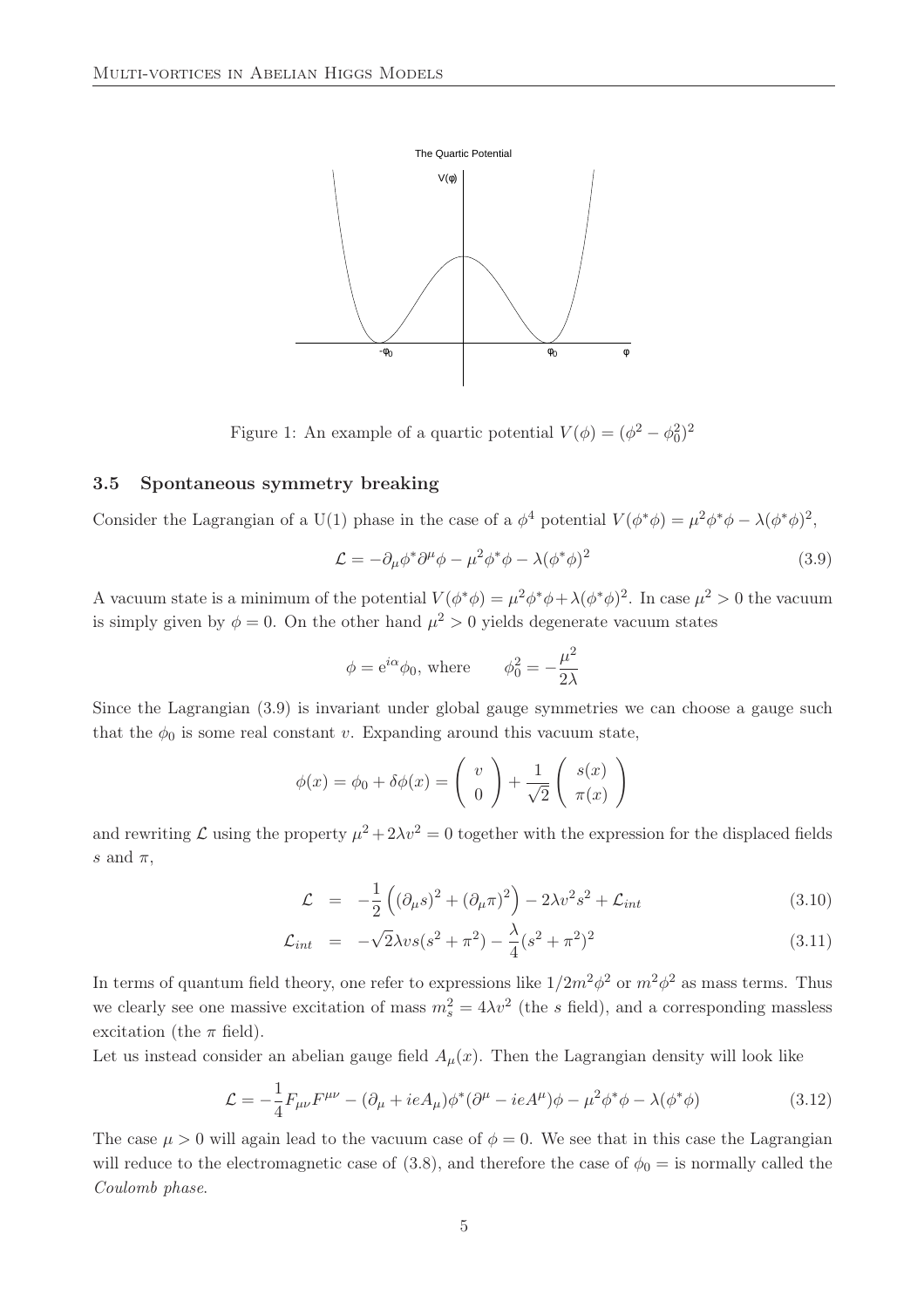If  $\mu^2 < 0$  we will again have a spontaneous breaking of symmetry at  $\phi = \phi_0$ . This case is then referred to as the Higgs phase. Because of the local gauge symmetry for some  $\alpha(x)$  the vacuum states will be characterised by

$$
\phi_0(x) = e^{i\alpha(x)} |\phi_0| \qquad A_{\mu 0}(x) = \partial_{\mu} \alpha(x) \tag{3.13}
$$

Making a local gauge transformation rotating  $\phi(x)$  to a real value and expanding the field around a vacuum state,

$$
\phi(x) \to e^{i\alpha(x)} \phi(x) = |\phi(x)| = v + \frac{1}{\sqrt{2}} \sigma(x)
$$

The transformation of the gauge field is determined by (3.4) yielding

$$
A_{\mu}(x) \to A_{\mu}(x) + \frac{1}{e} \partial_{\mu} \alpha(x)
$$

Inserting the above into (3.12)

$$
\mathcal{L} = -\left(\frac{1}{4}F_{\mu\nu}F^{\mu\nu} + e^2v^2(A_\mu(x) + \frac{1}{e}\partial_\mu\alpha(x))\right) - \left(\frac{1}{2}(\partial_\mu\sigma)^2 + 2\lambda v^2\sigma^2\right) + \mathcal{L}_{int}
$$

Where  $\mathcal{L}_{int}$  is an interaction term containing terms quartic and cubic in  $\sigma$  and  $(A_{\mu}+\partial_{\mu}\alpha/e)$ . Contrary to the case of global symmetry breaking the Lagrangian now contains two mass terms. We thus have a Higgs particle of mass  $m_H^2 = 4\lambda\phi_0^2$  also present earlier and a vector particle of mass  $m_\lambda^2 = 2e^2\phi_0^2$ .

### 4 Solitons - Domain Walls and Vortices

The concept of a Higgs mechanism for a  $U(1)$  symmetry which ended the last section has some interesting consequences.

It is normally true that our field  $\phi$  will approach some vacuum value at infinity. If the symmetry is spontaneously broken there are several of these vacuum values, and it is therefore possible to specify some non-trivial boundary conditions at infinity. Interpolating from these boundary conditions at infinity the field must differ from the vaccum value somewhere in the interior thus giving rice to stable "lumps" of energy known as solitons. In the following we will describe two kinds of soliton The Domain Wall and the Vortex solution. The later chapters will then describe relations between these two solitons.

#### 4.1 The Domain Wall

Consider the well-known  $U(1)$  Higgs model of  $(3.9)$  with the same potential, and demand reflection symmetry<sup>2</sup>, i.e.  $\phi \to -\phi$ . If  $\mu < 0$  the symmetry is spontaneously broken or we are rather in the Higgs phase of  $\phi = \phi_0$ . Assume that the field is a function of one variable, x. If the theory considered is three dimensional we will just assume that the field  $\phi(x, y, z)$  depends only on x. So the present in the x direction extends in the whole  $y - z$  plane. Thus the name "Domain walls".

The energy density in one dimension is given by

$$
\mathcal{E} = \frac{1}{2} \left( \frac{d\phi}{dx} \right)^2 + \lambda \phi^4 - 2\lambda \phi_0^2 \phi^2 \tag{4.1}
$$

<sup>&</sup>lt;sup>2</sup>This symmetry is often referred to as Z<sub>2</sub> symmetry. In terms of Lie groups it would be a  $O(1) = -1, 1$  symmetry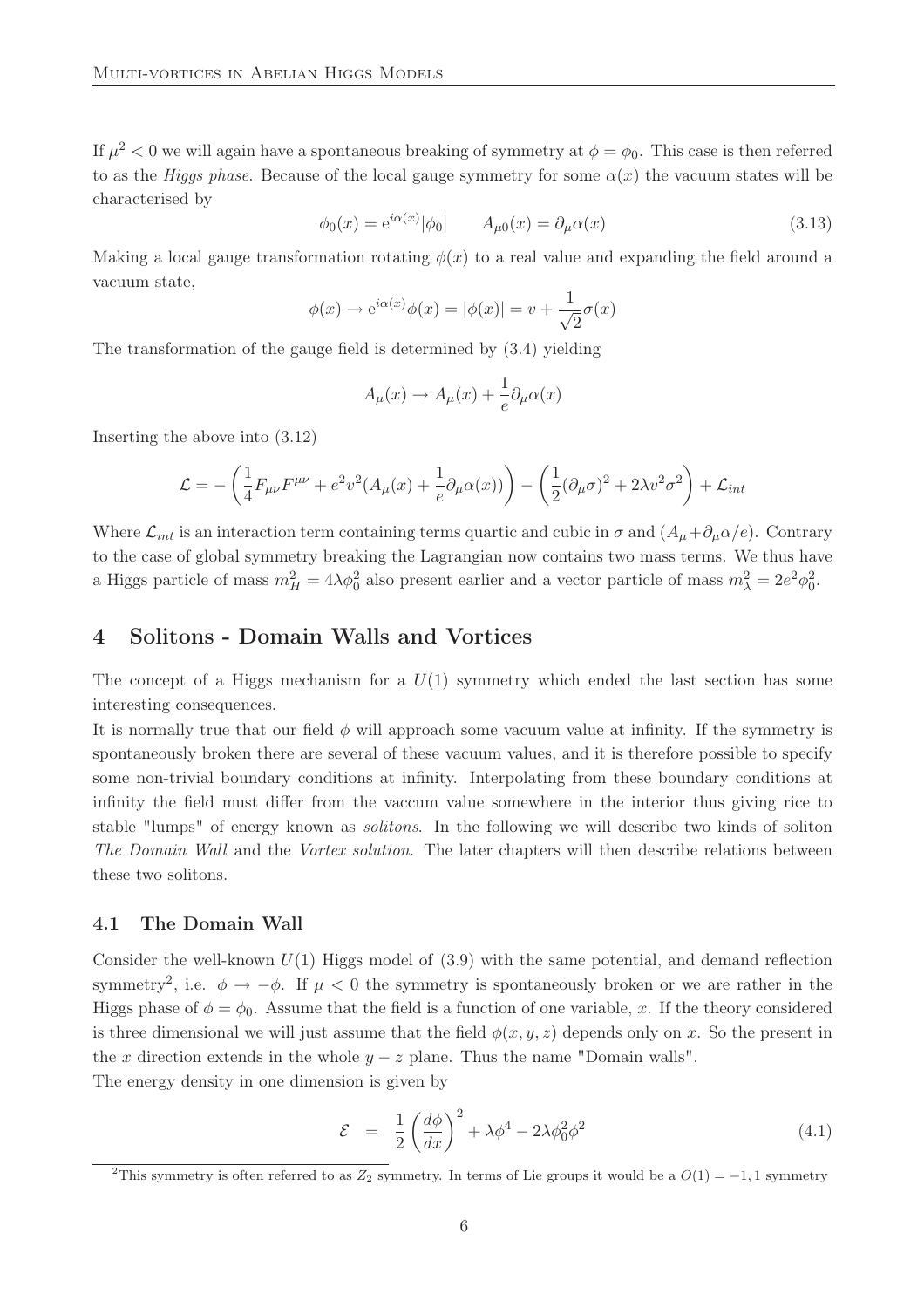Normalizing so the broken state has zero energy

$$
\mathcal{E}' = \frac{1}{2} \left( \frac{d\phi}{dx} \right)^2 + \lambda \phi^4 - 2\lambda \phi_0^2 \phi^2 + \lambda \phi_0^4 = \frac{1}{2} \left( \frac{d\phi}{dx} \right)^2 + \lambda (\phi^2 - \phi_0^2)^2 \tag{4.2}
$$

The energy is at a minimum when

$$
\frac{d\phi}{dx} = 0 \quad \text{and} \quad \phi^2 = \phi_0^2
$$

Yielding the vacuum values  $\phi = \pm \phi_0$ . If there exists a solution which interpolates between the two vacuum states we will thus encounter a spontaneous breaking of the symmetry  $\phi \leftrightarrow -\phi$ . So we assume that

$$
\lim_{x \to \infty} \phi(x) = \phi_0, \qquad \lim_{x \to -\infty} \phi(x) = -\phi_0
$$

Now using a trick due to *Bogomol'nyi* we rewrite  $\mathcal E$  as a sum of total derivatives and squares

$$
\mathcal{E}' = \frac{1}{2} \left[ \left( \frac{d\phi}{dx} \right) + \sqrt{2\lambda} (\phi^2 - \phi_0^2) \right]^2 - \sqrt{2\lambda} \frac{d}{dx} \left( \frac{\phi^3}{3} - \phi_0^2 \phi \right)
$$

We integrate  $\mathcal{E}'$  to obtain the total energy per unit area E also called the tention T. The last term is a derivative and will result in a constant contribution to the energy. The first term is a square and we can therefore find the minimal energy by minimizing this term,

$$
T = E = \int_{-\infty}^{\infty} dx \mathcal{E}' = \frac{1}{2} \int_{-\infty}^{\infty} dx \left[ \frac{d\phi}{dx} + \sqrt{2\lambda} (\phi^2 - \phi_0^2) \right]^2 + \frac{4}{3} \sqrt{2\lambda} \phi_0^3 \tag{4.3}
$$

Minimizing the first term

$$
\frac{d\phi}{dx} = -\sqrt{2\lambda}(\phi^2 - \phi_0^2) \Rightarrow
$$

$$
\phi(x) = \phi_0 \frac{k e^{2\sqrt{2\lambda}\phi_0 x} - 1}{k e^{2\sqrt{2\lambda}\phi_0 x} + 1}
$$

Setting  $k = e^{2\sqrt{2\lambda}\alpha}$  we see that k is just a parameter translating the field

$$
\phi(x) = \phi_0 \tanh\left(\sqrt{2\lambda}\phi_0 x\right)
$$

while leaving the total energy untouched. The minimal energy consists only of the last term in  $(4.3)$ 

$$
E = \frac{4}{3}\sqrt{2\lambda}\phi_0^3
$$

Knowing the general properties of the domain wall, we can make some qualitative predictions. For some potential  $V(\phi)$  with two minima at 0 and  $\phi_0$ , and a maximum value  $max[V([0;\phi_0])] = v_0$ , we have the general Lagrangian

$$
L \propto -(\partial_{\mu}\phi)^{2} + V(\phi)
$$

If there is a static domain wall of width  $\Delta$  interpolating between the values of 0 and  $\phi_0$  we must have that

$$
T = E = \int dx \left[ (\partial_x \phi)^2 + v(\phi) \right]
$$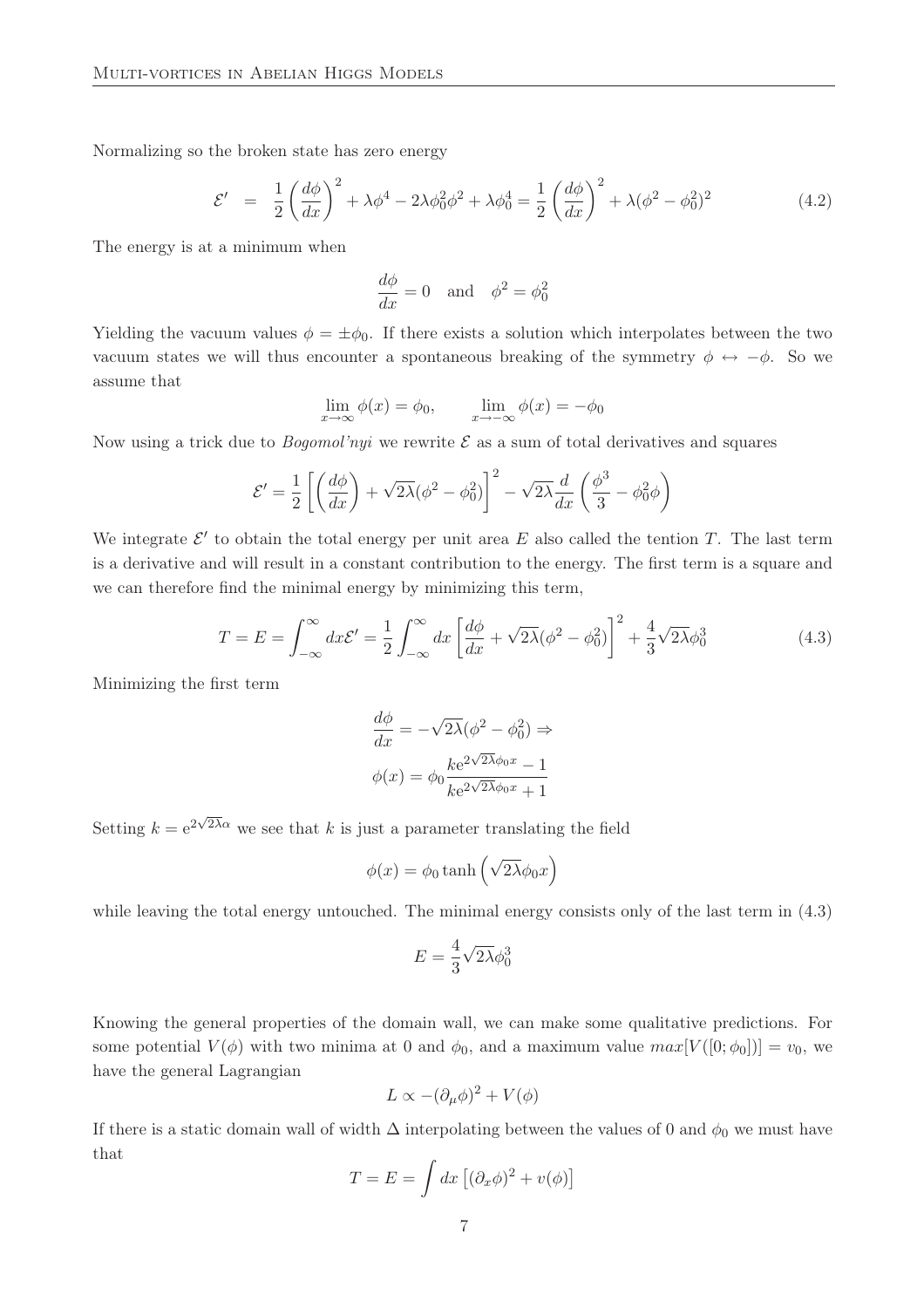

Figure 2: The domain wall in the case of the quartic potential positioned at  $x = 0$ . The energy density is also plotted. Note that the width of the wall seems to scale like  $\Delta \propto \sqrt{\frac{2}{\lambda}}$ λ 1  $\frac{1}{\phi_0}$ .

we can then make the crude assumption

$$
V(\phi) \approx \begin{cases} v_0, |x| < \Delta/2 \\ 0, \text{elsewhere} \end{cases} \qquad (\partial_x \phi)^2 \approx \begin{cases} \left(\frac{\phi_0}{\Delta}\right)^2, |x| < \Delta/2 \\ 0, \text{elsewhere} \end{cases}
$$

That is, approximating the domain wall as a straight line on some interval of length  $\Delta$  with slope  $\phi_0/\Delta$ . We see that

$$
T \approx \frac{\phi_0^2}{\Delta} + v_0 \Delta
$$

When  $T$  is minimal the system is static, thus minimizing the above expression

$$
T_{minimal} \approx \sqrt{v_0} \phi_0 \qquad \Delta_{minimal} \approx \frac{\phi_0}{\sqrt{v_0}} \tag{4.4}
$$

A result which we will use later.

#### 4.2 Vortices

Let us now consider a cylindrical symmetric field  $\phi$  in a spontaneously broken symmetry. Thus the field will depend only on two coordinates x and y. In three dimensions  $\phi(x, y, z)$  will not depend on z and the structure in the  $x - y$  will just extend in the z direction. Therefore the name "vortex" and "fluxtube".

Using polar coordinates  $(r, \theta)$  for simplicity, we assume that there exists a solution with the boundary conditions

$$
\lim_{n \to \infty} \phi = \phi_0 e^{in\theta} \tag{4.5}
$$

where  $n \in \mathbb{Z}$  is called the winding number.

Since we are forcing these boundary conditions upon the system, we cannot be sure that the solutions will be physically acceptable. One way to do this is to consider the energy per unit length in the z direction relative to the vacuum,

$$
E = \int dx \, dy \left[ \frac{1}{4} F_{ij}^2 + |D_i \phi(x)|^2 + \lambda (\phi^* \phi - \phi_0^2)^2 \right]
$$
 (4.6)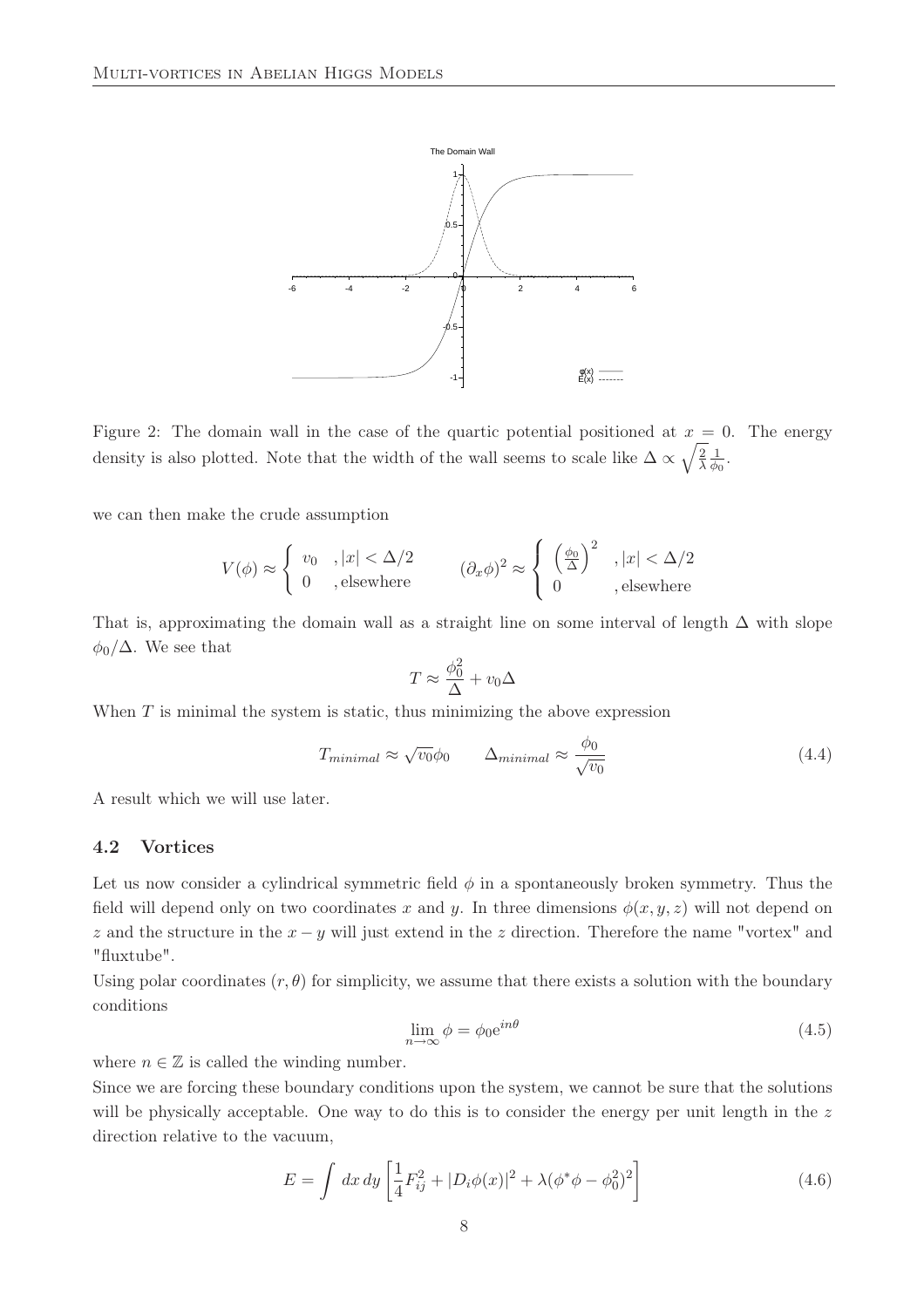This energy must be finite, and thus  $D_i\phi(x) \to 0$  as  $r \to \infty$ . Using the expression (3.5) for  $D_i$ together with the boundary condition (4.5) we obtain

$$
eA_i \to n\partial_i \theta(x, y) \qquad \text{for } r \to \infty \tag{4.7}
$$

Meaning that  $A$  is a pure gauge. It is now clear that the boundary conditions combined with the requirement of finite energy relative to the vacuum (4.6) have fulfilled the vacuum conditions (3.13) at the limit  $r \to \infty$ .

Having verified the correctness of our boundary conditions, we have actually already obtained enough information to calculate the magnetic flux in the z-direction using Stokes theorem

$$
\Phi_z = \int F_{12} d\sigma = \oint_{circle \ at \ r = \infty} A_i dx_i = \frac{n}{e} (\theta (2\pi) - \theta (0)) = \frac{2\pi n}{e}
$$
\n(4.8)

And we vortex will in fact contain a quantified magnetic flux. The vortex solution was first discovered in by H.B. Nielsen and P. Olesen and published in [2]. It is therefore referred to as the Abrikosov-Nielsen-Olesen (ANO) vortex solution.

Inserting the Lagrangian for the vortex solution considering the general  $U(1)$  Higgs model with potential  $V(|\phi|)$ ,

$$
\mathcal{L} = -\frac{1}{4}F_{\mu\nu}F^{\mu\nu} - (\partial_{\mu} + ieA_{\mu})\phi^*(\partial^{\mu} - ieA^{\mu})\phi + V(|\phi|)
$$
(4.9)

into the Euler-Lagrange equations we obtain

$$
(\partial_{\mu} + ieA_{\mu})^2 \phi = \frac{1}{2} \frac{\delta V}{\delta \phi}
$$
\n(4.10)

$$
\partial^{\nu} F_{\mu\nu} = j_{\mu} = ie(\phi^* \partial_{\mu} \phi - \phi \partial_{\mu} \phi^*) + e^2 A_{\mu} \phi^* \phi \tag{4.11}
$$

From the previous discussion we make the assumption that for  $n \in \mathbb{Z}$  we have the ansatz

$$
\begin{array}{rcl}\n\phi & = & e^{in\theta} f(r) \\
A & = & \frac{n}{er} A(r)\hat{\theta}\n\end{array} \tag{4.12}
$$

Where f and A are some profile functions, this ansatz will coincide with the boundary conditions. Due to [4] we can view vortex solution of several flux quanta as a superposition of unit flux vortices positioned at  $x = y = 0$ . The vortex solutions are therefore also known by the name *Multi-vortices*. Inserting the above expressions into the first equation of motion we obtain

$$
(\partial_{\mu} + iA_{\mu})^2 \phi = \frac{1}{2} \frac{\delta V}{\delta \phi} \qquad \Longleftrightarrow \qquad
$$

$$
\partial_{\mu}^{2} \phi - e^{2} A_{\mu}^{2} + i A_{\mu} \partial_{\mu} \phi + i \partial_{\mu} A_{\mu} \phi_{\mu} ] = \frac{1}{2} \frac{\delta V}{\delta \phi}
$$

$$
\nabla^2 \phi + e^2 |A|^2 \phi + 2iA \cdot \nabla \phi = \frac{1}{2} \frac{\delta V}{\delta \phi}
$$

$$
e^{in\theta} \left[ \frac{d^2 f}{dr^2} + \frac{1}{r} \frac{df}{dr} - \frac{n^2}{r^2} f + \frac{n^2}{r^2} A(r)^2 - 2\frac{n^2}{r^2} A(r) \right] = \frac{1}{2} e^{in\theta} \frac{\delta V}{\delta f}
$$
  

$$
\frac{d^2 f}{dr^2} + \frac{1}{r} \frac{df}{dr} - n^2 \frac{(1-A)^2}{r^2} f - \frac{1}{2} \frac{\delta V}{\delta f} = 0
$$
(4.13)

Using similar tricks also rewrite the second equation of motion, obtaining

$$
\frac{d^2A}{dr^2} - \frac{1}{2}\frac{dA}{dr} + 2e^2(1-A)f^2 = 0\tag{4.14}
$$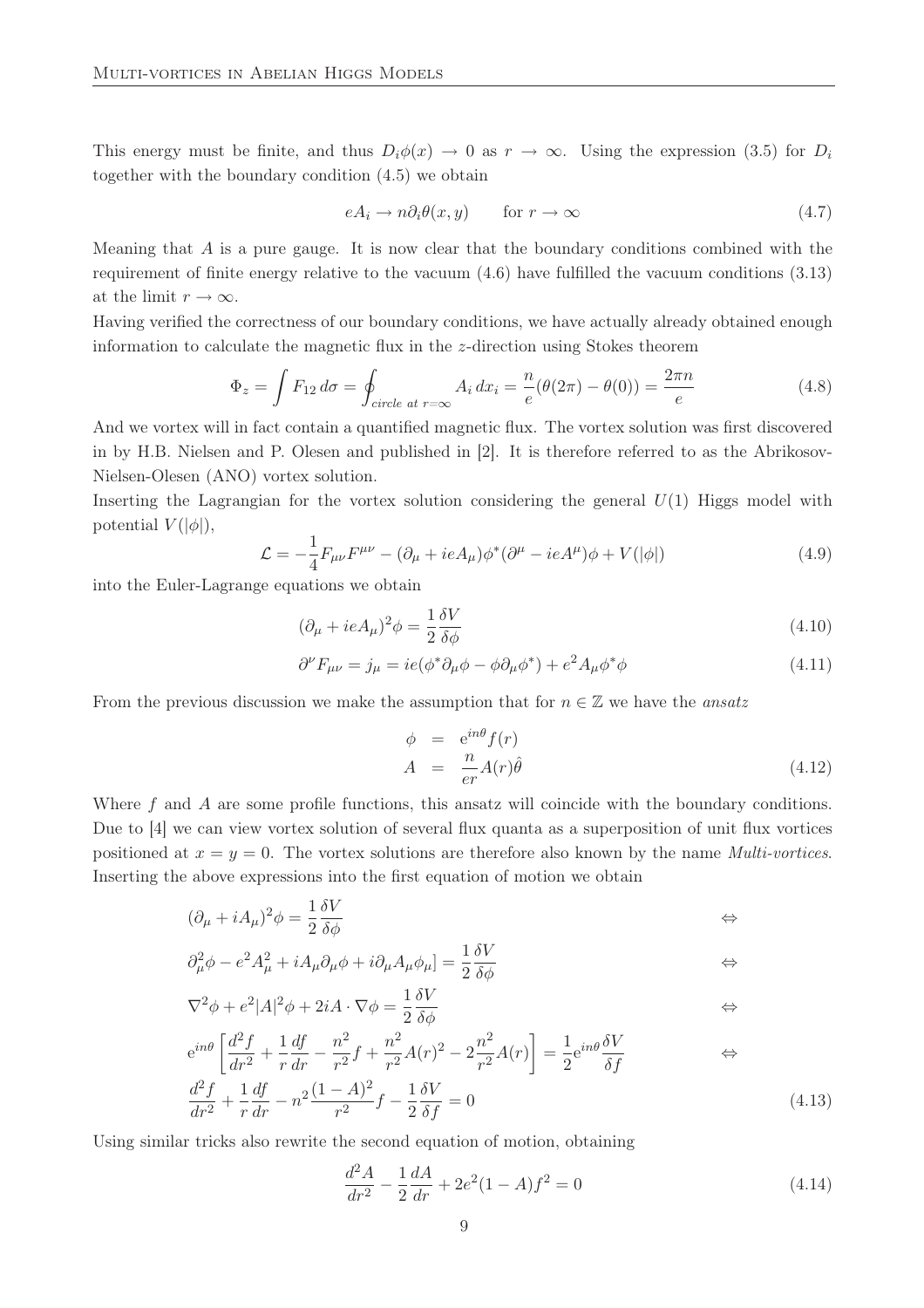

Figure 3: Either the Coulomb vacuum is stable or unstable

These equations are way to complicated to deal with analytically.

So setting  $V(\phi) = \lambda (|\phi|^2 - \phi_0^2)^2$ , we try applying Bogomol'nyi's trick writing the energy density  $\mathcal{E}$  as a sum of squares and derivatives.

$$
\mathcal{E} = |D_1\phi|^2 + |D_2\phi|^2 + \frac{1}{2}F_{12}^2 + \lambda(|\phi|^2 - \phi_0^2)^2
$$
  
=  $|(D_1 + iD_2)\phi|^2 - i\epsilon_{ij}\partial_i(\phi^+ D_j\phi) + \frac{1}{2}(F_{12} + e(|\phi|^2 - \phi_0^2))^2 + e\phi_0^2 F_1 2 + \left(\lambda - \frac{e^2}{2}\right)(|\phi|^2 - \phi_0^2)^2$ 

When  $\lambda = e^2/2$  we can calculate the minimum tension (under the assumption that the squares can be solved simultaneously),

$$
E = \int dx dy \mathcal{E} = e^2 \phi_0^2 \int F_{12} dx dy = 2n\pi \phi_0^2
$$

The case where  $\lambda = e^2/2$  is formally known as the *Bogomol'nyi-Prasad-Sommerfeld* case often referred to simply as the BPS case.

### 5 The Vortex Wall and Multi-vortices

In the previous sections I introduced the necessary theory of solitons in a  $U(1)$  Higgs model, and we are now ready to discuss the concepts of [1].

The basic idea is to look at a domain wall wrapped into a cylinder and compare it to a multi-vortex solution. Our guess is simply that at a large magnetic flux the tension of the the wrapped up wall vortex and the multi-vortex will approach a common value.

We consider again the  $U(1)$  Higgs model. In general the potential will interpolate between the Coulomb phase and the Higgs phase, having the value of  $\epsilon_0$  in the Coulomb phase and a maximum value of  $v_0$  for values of  $\phi$  in between the two phases. The situation is described in Figure 3.

Consider the domain wall interpolating between the Coulomb phase and the Higgs phase as an independent object. In this case we refer to the results of (4.4),

$$
T_W \approx \sqrt{v_0} \phi_0, \qquad \Delta_W \approx \frac{\phi_0}{\sqrt{v_0}}
$$

Deforming the domain wall into a cylinder of radius  $R >> \Delta_W$  with the Coulomb phase on the inside and the Higgs phase on the outside we get a configuration similar to a vortex soliton. A cross section of the configuration is showed on Figure 4.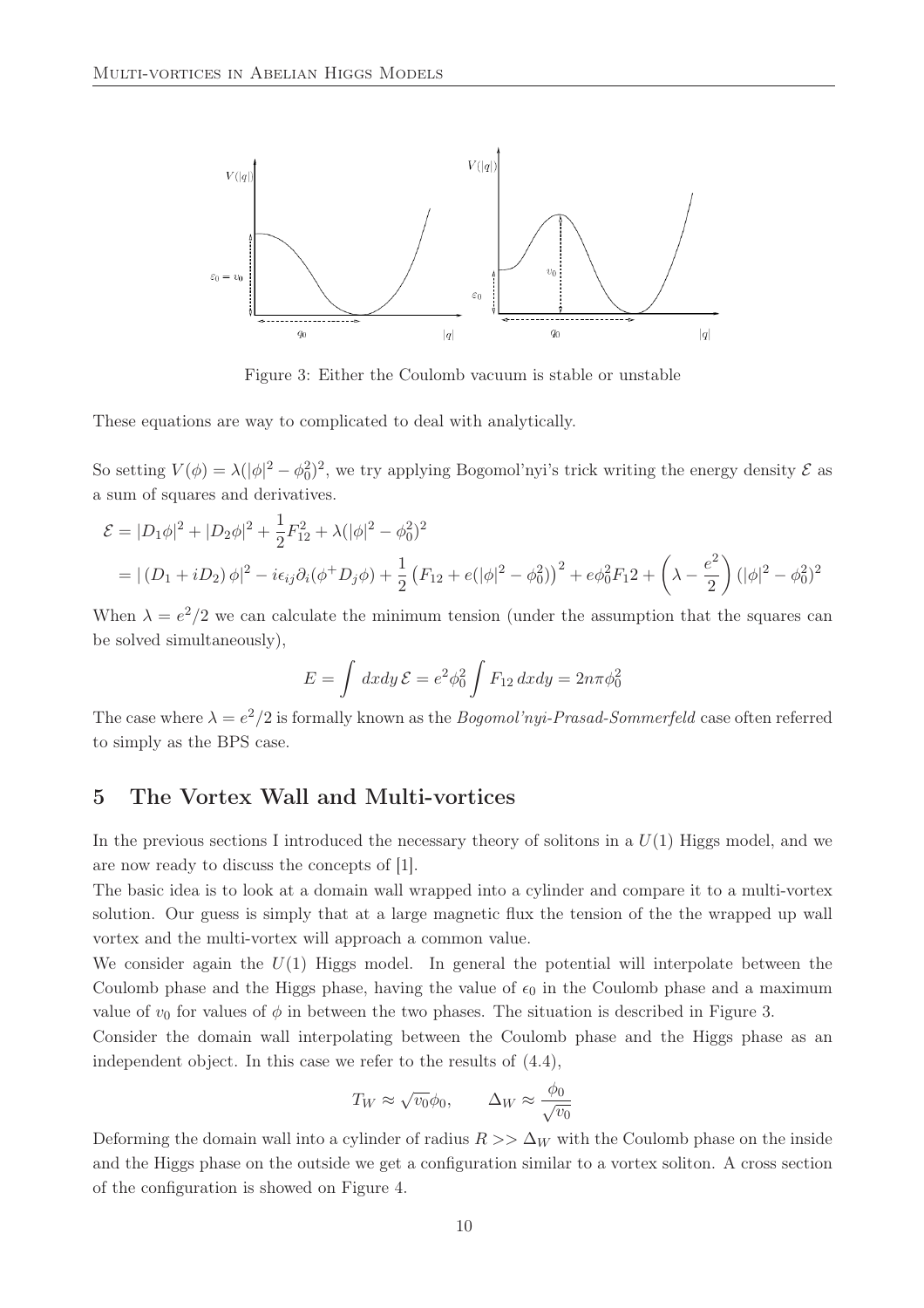

Figure 4: Pictured are a cross section in the  $x$  direction of the field configuration of a vortex wall.

It is evident that in one dimension the field can be viewed as a combination of a domain wall and an anti domain wall. Thus in on dimension there is an attractive force between the walls. To stabilize the configuration we add a quantized magnetic flux of  $\Phi(n) = 2\pi n$  inside the wall tube, thus opposing the collapsing forces.

The tension due to the magnetic flux is simply

$$
T_B = \int dx dy \, \mathcal{E}_B = \frac{B^2}{2e^2} \pi R^2 = \frac{2\pi n^2}{e^2 R^2}
$$

Having used the relation  $\Phi = B/\pi R^2$ . The different contributions to the tension are thus

| $2\pi n^2$<br>$\overline{e^2R^2}$ | Tension due to the applied magnetic field                          |
|-----------------------------------|--------------------------------------------------------------------|
| $T_W 2\pi R$                      | Tension of wall integrated over perimeter of vortex                |
| $\epsilon_0 \pi R^2$              | Energy density of coulomb phase integrated over interior of vortex |

Assuming that in the large  $n$  limit the radius  $R$  is also large, and considering the attractive force we can neglect the second term of the tension when comparing it to the third term. This is known as the MIT limit. Thus minimizing the tension

$$
T_W \approx \frac{2\pi n^2}{e^2 R^2} + \epsilon_0 \pi R^2
$$

We obtain the values

$$
R_{MIT} = \sqrt[4]{2} \frac{1}{e^{1/2} \epsilon_0^{1/4}} \sqrt{n} \qquad T_{MIT} = 2\sqrt{2}\pi \frac{\sqrt{\epsilon_0}}{e} n \tag{5.1}
$$

Checking that our assumption holds we compare the two terms of the tension responsible for attraction

$$
\epsilon_0 \pi R_{MIT}^2 >> T_W 2 \pi R_{MIT} \Leftrightarrow
$$
  

$$
n >> \frac{\phi_0^2 e v_0}{\frac{3}{2}}
$$

Notice that  $T_{MIT} \propto n$  as in the BPS case of the quartic potential. We can now quantify the behaviour that we are looking for in the following way

$$
\lim_{n \to \infty} T_V(n) = T_{MIT}(n) = 2\sqrt{2\pi} \frac{\sqrt{\epsilon_0}}{e} n \tag{5.2}
$$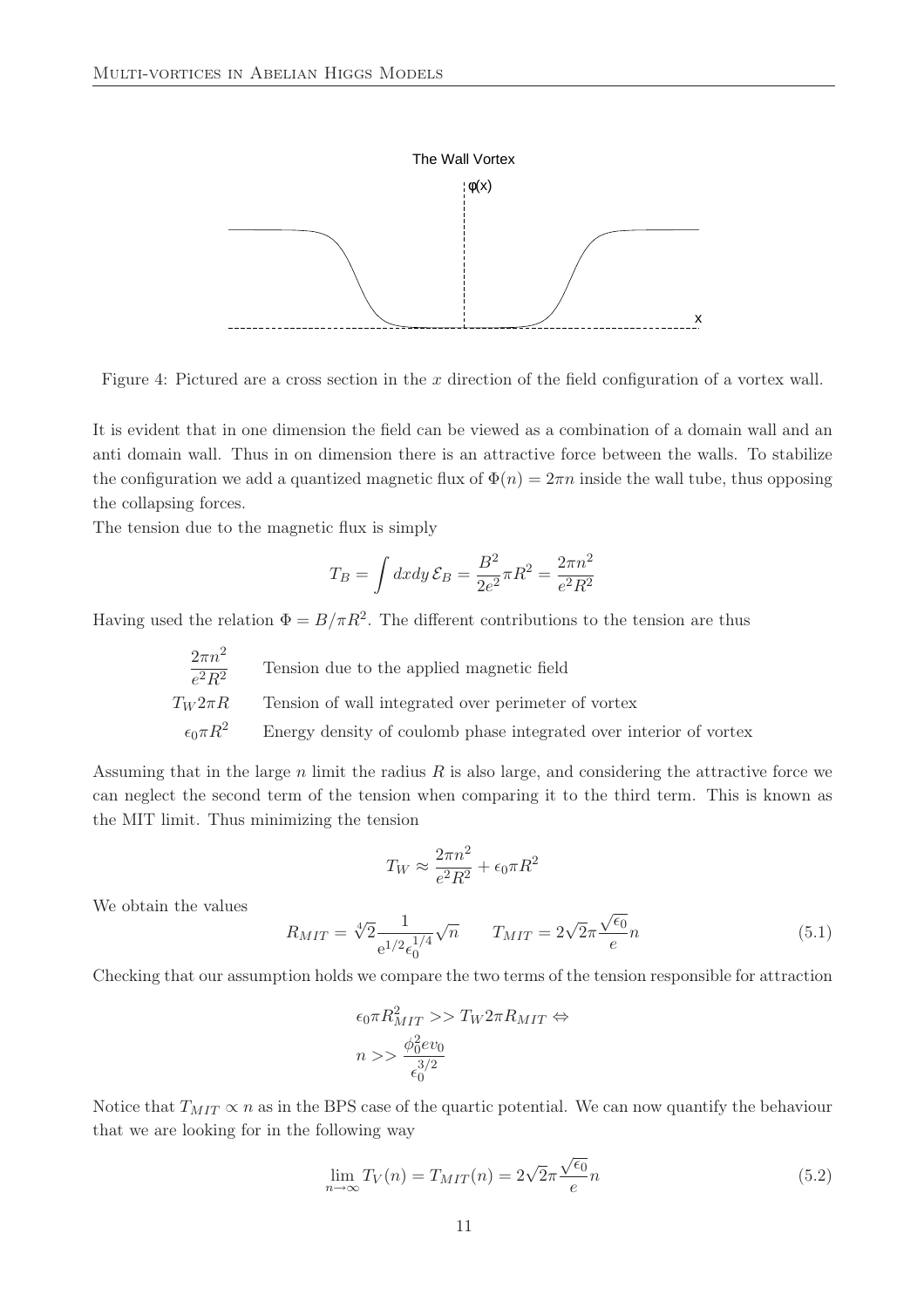### 6 The Differential Equations

Showing (5.2) we must solve the equations of motion for a vortex solution (4.13) and (4.14),

$$
\frac{d^2f}{dr^2} + \frac{1}{r}\frac{df}{dr} - n^2\frac{(1-A)^2}{r^2}f - \frac{1}{2}\frac{\delta V}{\delta f} = 0
$$
  

$$
\frac{d^2A}{dr^2} - \frac{1}{2}\frac{dA}{dr} + 2e^2(1-A)f^2 = 0
$$

Before proceding we would like to rescale these equations setting

$$
V(\phi) = \epsilon_0 \mathsf{V}\left(\frac{f}{f_0}\right)
$$

where  $\epsilon_0 = V(0)$  and  $f_0$  is the value of the profile function at which the potential vanishes. This rescaled potential fulfills  $V(0) = 1$  and  $V(1) = 0$ . We also scale the field so  $f = f_0 \chi$ , reducing the equations to

$$
\frac{d^2\chi}{dr^2} + \frac{1}{r}\frac{d\chi}{dr} - n^2\frac{(1-A)^2}{r^2}\chi - a\frac{\delta V}{\delta \chi} = 0
$$
\n(6.1)

$$
\frac{d^2A}{dr^2} - \frac{1}{2}\frac{dA}{dr} + b(1-A)\chi^2 = 0\tag{6.2}
$$

with the parameters

$$
n, \qquad a = \frac{1}{2} \frac{\epsilon_0}{q_0^2}, \qquad b = 2e^2 q_0^2
$$

Writing  $R_{MIT}$  in terms of these

$$
R_{MIT} = \sqrt[4]{2} \frac{1}{\sqrt{e}\sqrt[4]{\epsilon}} \sqrt{n} = \sqrt[4]{2} \frac{\sqrt{n}}{\sqrt[4]{ab}}
$$

We observe that in the large  $n$  limit the radius will approach zero. We can avoid this inconvenient behaviour by letting the constants  $a$  and  $b$  scale with  $n$ , so

$$
a_n = a_1 n \qquad b_n = b_1 n
$$

and the radius of the wall vortex reduces to  $R_{MIT} = \sqrt[4]{2/a_1b_1}$ . Since  $R_V >> \Delta_W$  the rescaled profile function  $\chi$  must behave somewhat like a step, having  $\chi \approx 0$  in the Coulomb phase  $r < R_V - \Delta_W$ and  $\chi \approx 1$  in the Higgs phase  $r > R + \Delta_W$ . In the limit  $n \to \infty$  the width  $\Delta_W \to 0$  and we will thus experience

$$
\lim_{n \to \infty} \chi(r) = \theta_H(r - R_V)
$$

We study (6.2) in the large *n* limit. When  $r > R_V$  we have  $\chi = 1$ . For large *r* the last term in (6.2) will dominate, and the only way of getting rid of it is setting  $A = 1$ 

When  $r < R_V$  we have  $\phi = 0$  and the equation reduces to

$$
r\frac{d^2A}{dr^2} = \frac{dA}{dr} \tag{6.3}
$$

Solving this and remembering the boundary condition  $A(R_V) = 1$  we have  $A = \frac{r^2}{R^2}$  $rac{r^2}{R_V^2}$ . Summarising our findings for the large  $n$  limit

$$
\lim_{n \to \infty} \chi(r) = \begin{cases} 0 & \text{for } r < R_V \\ 1 & \text{for } r > R_V \end{cases} \quad \lim_{n \to \infty} A(r) = \begin{cases} \frac{r^2}{R_V^2} & \text{for } r < R_v \\ 1 & \text{for } r > R_v \end{cases}
$$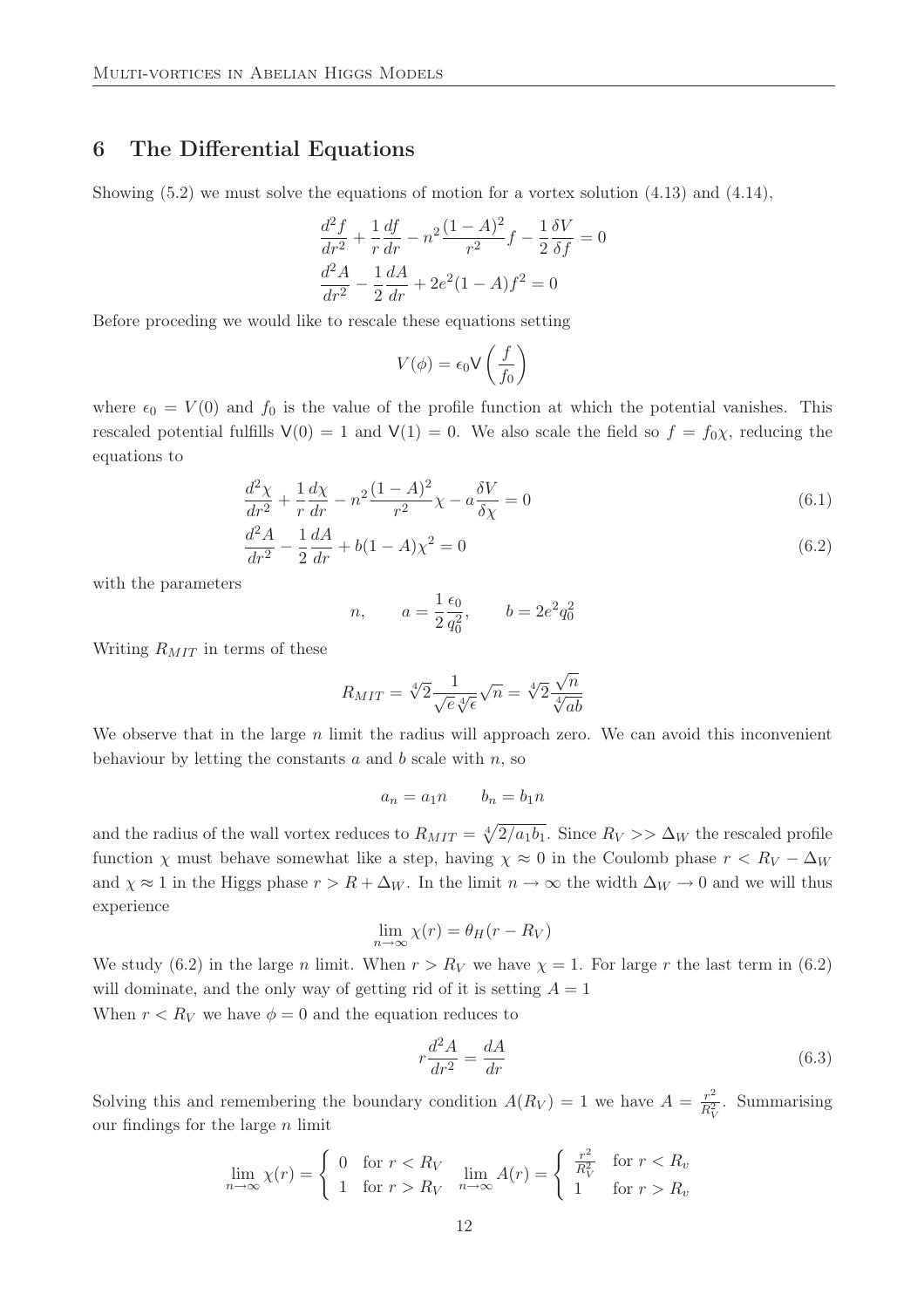Simplifying the numerical computations we have chosen  $R_V = R_{MIT} = 1$  setting  $a_1b_1 = 2$ . We will control the parameters through the quantity

$$
\beta=8\frac{a}{b}
$$

#### 6.1 The quartic potential

In case of the quartic potential  $V(\phi) = \lambda(\phi^2 - \phi_0^2)$ , we can use the fact that  $\epsilon_0 = \lambda \phi_0^4$  to obtain

$$
\beta = 8\frac{a}{b} = 4\frac{\lambda^2\phi_0^2}{2e^2\phi_0^2} = \frac{m_H}{m_\lambda}
$$

In this special case *beta* actually measures the strength of the scalar field  $\phi$  represented with  $m_H$  and the gauge field A of mass  $m_{\lambda}$ .

#### 6.2 Bogomol'nyi's Trick

In the special case of the quartic potential we can also apply Bogomol'nyi's Trick, trying to justify the results of (5.1). In the BPS case the quartic potential is given by

$$
V(|\phi|) = \frac{e^2}{2}(|\phi|^2 - \phi_0^2)^2
$$

and the tension is proportional to the winding number  $n$ 

$$
T = 2\pi \phi_0^2 n
$$

Inserting  $\epsilon_0 = V(0) = e^2 \phi_0^4/2$  into the formula for the tension of the wall vortex in the MIT limit  $(5.1)$ , we see that

$$
T_{MIT}=2\sqrt{2}\pi\frac{\sqrt{\epsilon_0}}{e}n=2\pi\phi_0^2n
$$

The fact that  $T_{MIT}$  coincides with  $T_{BPS}$  reveals a link between the wall vortex and multi-vortices. Apart from encouraging in our efforts to prove (5.2), this property of the tension will help us in our quest of solving the equations of motion numerically. Now we do not need to calculate the tension of the wall vortex. Instead we just compare the tension values of various multi-vortices with the BPS case.

#### 6.3 The Boundary Conditions

As mentioned before the system of equations (6.1) and (6.2) cannot be solved analytically, and we will thus try a numerical approach. The numerical approach used here, actually differs from the one used in  $[1]$ , where Bolognesi and Gudnason instead of rescaling the parameters  $a, b$  rescale the radius setting  $\tilde{r} = r/\sqrt{n}$ . That is also why some of the following mathematical results might differ from the results stated in [1].

Since we're dealing with two second order equations of two functions  $\phi$  and A, we need four boundary conditions. These can be deduced using our knowledge of the rescaled fields  $\chi$  and A. Because of our numerical approach it is convenient to put these boundary conditions in a way depending only on the fields and their first order derivative with respect to radius r.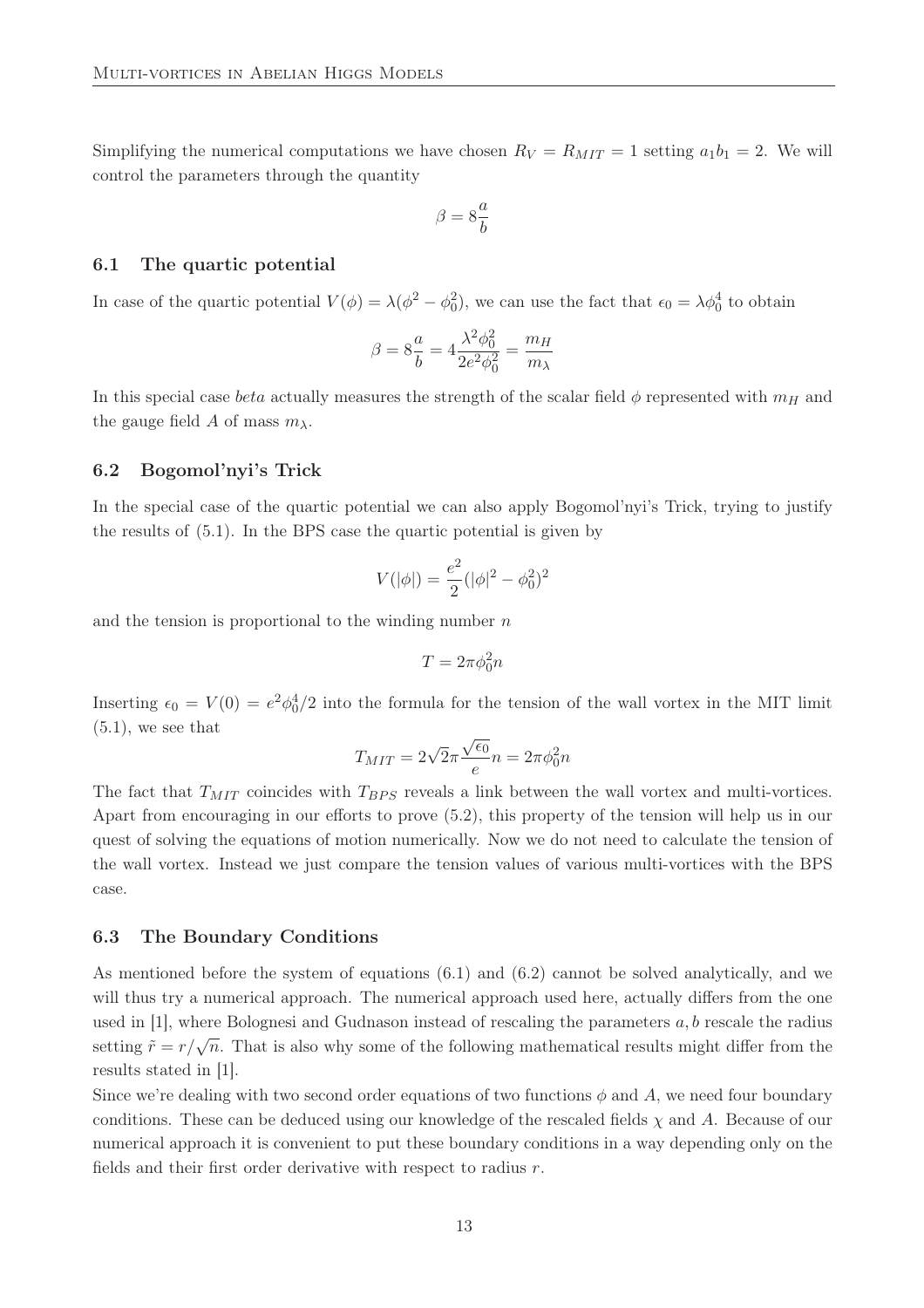In the limit  $r \to 0$  we have  $\chi \approx 0$ , and the second equation (6.2) will thus reduce to the case of (6.3) revealing that  $A \propto r^2$ . Writing this in terms of derivatives we get the relation

$$
\lim_{r \to 0} \left( 2A(r) - rA'(r) \right) = 0 \tag{6.4}
$$

Using this fact we turn our attention to (6.1). In the limit  $r \to 0$  the slope of the potential approximates zero as discussed earlier. Since A is quadratic in r and  $\chi \approx 0$  for  $r \approx 0$  the term of  $n^2(1-A)^2\chi/r^2$  will only contribute with  $n^2\chi/r^2$  thus reducing the equation to

$$
\frac{d^2\chi}{dr^2} + \frac{1}{r}\frac{d\phi}{dr} - \frac{n^2}{r^2}\phi = 0
$$

By a Taylor expansion we solve this equation getting the result  $\chi \propto r^n$ , where the divergent  $r^{-n}$ solution is discarded. This property of  $\chi$  we also express using derivatives

$$
\lim_{r \to 0} \left( n\chi(r) - r\chi'(r) \right) = 0 \tag{6.5}
$$

Turning to the limit  $r \to \infty$ , we will use a trick, writing  $A(r) = 1 + rA(r)$  which will reduce the equations to

$$
\frac{d^2\mathsf{A}}{dr^2} + \frac{1}{r}\frac{d\mathsf{A}}{dr} - \left(\frac{b\chi^2}{r^2} + 1\right)\mathsf{A} = 0
$$

Assuming  $\chi$  constant we recognize this as a modified Bessel's equations with the solution

$$
A(r) = 1 + rA(r) = 1 + crK_1(\sqrt{b}\chi r)
$$

where c is a constant of integration. In the limit  $r \to \infty$  the Bessel function is exponentially decaying

$$
\lim_{r \to \infty} A(r) = 1 + c \frac{\sqrt{\pi r}}{2\sqrt{b}} e^{-\sqrt{b}r}
$$

Where we have set the value of  $\chi$  to the vacuum value  $\chi = 1$ . We can write this behaviour<sup>3</sup> as

$$
\lim_{r \to \infty} \left( A(r) + \frac{1}{\sqrt{b_1 n}} A'(r) \right) = 1 \tag{6.6}
$$

This boundary condition is actually fulfilled if

$$
A(r) \propto 1 + k e^{\sqrt{b}\chi(r)r}
$$

Using a method quite similar to this we obtain the last boundary condition

$$
\lim_{r \to \infty} \left( \chi(r) + \frac{1}{\sqrt{8an}} \chi'(r) \right) = 1 \tag{6.7}
$$

### 7 The Numerical Method

Having found four boundary conditions we proceed to the numerical method.

<sup>&</sup>lt;sup>3</sup>Assuming that in the large r limit  $\frac{1}{\sqrt{r}e^{-r}} << \sqrt{r}e^{-r}$ .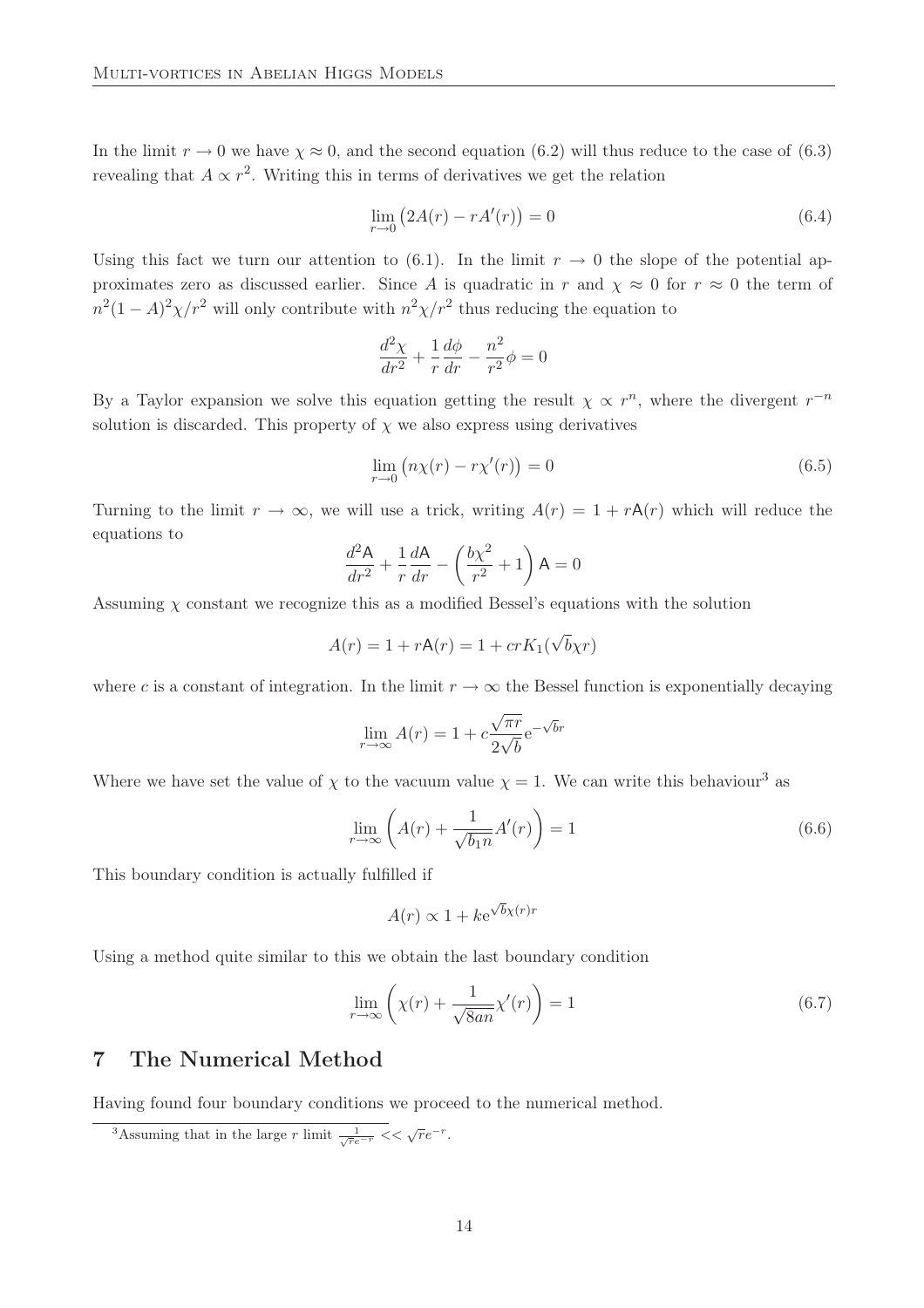### 7.1 Coding process

I was advised to write the actual code using Fortran, and knowing nothing about neither numerical analysis nor Fortran, my first idea was to solve the simple case of the ANO vortex where  $n = 1$  using a rather straightforward fourth order Runge-Kutta method. This approach proved to be a disaster, since the results did not match even the simple results of [2].

I guess that the problem with fourth order Runge-Kutta is that I could not match all four boundary conditions at the same time, and so I obtained solutions oscillating around the vacuum value in the large r limit.

My next idea was to use the method of finite difference, rewriting the differential equations to some difference equations over a mesh of points, thus putting the equations on a matrix form  $\bf{F}$ . In this way the value of the fields at the mesh points could be put in a vector x certain values could be In this way the problem was reduced to solving a matrix equation  $\mathbf{F} \mathbf{x} = 0$ .

The problem using this method is that the differential equations  $(6.1)$  and  $(6.2)$  are non-linear. Therefore their finite difference counterparts can not be put on matrix form.

Contrary to the Runge-Kutta method, the finite difference procedure did have some appealing features. It included (as you will later see) all the boundary conditions. And having found a solution x for some n we could use this solution as an initial value guess if we wanted to calculate the fields at a larger n. In this way we might hope to arrive at the predicted step function in the large  $n$  limit. So continuing the work I ended up with the method described below, which as far as I know do not

have a common name.

### 7.2 The method

As in the case of finite difference we assume that at  $r = R$  we are well outside the vortex, and both field  $\chi$  and gauge field A are close to their vacuum value. Split up the interval  $[0;R]$  into a mesh of  $N$  equally spaced points with separation  $h$ .

For some field configuration  $\chi$ , A and some point r we define

$$
A_i = A(r_i), \qquad \phi_i = \phi(r_i)
$$

We define the finite difference versions of the boundary conditions (6.4), (6.5), (6.6) and (6.7)

$$
P_1 = (n-1)\chi_1 - \chi_2 \tag{7.1}
$$

$$
P_N = \chi_N + \frac{1}{\sqrt{8na}} \frac{\chi_N - \chi_{N-1}}{h} - 1
$$
\n(7.2)

$$
Q_1 = A_1 - A_2 \tag{7.3}
$$

$$
Q_N = A_N + \frac{1}{\sqrt{nb}} \frac{A_N - A_{N-1}}{h} - 1
$$
\n(7.4)

The finite difference versions and the differential equations (6.1) and (6.2) are defined correspondingly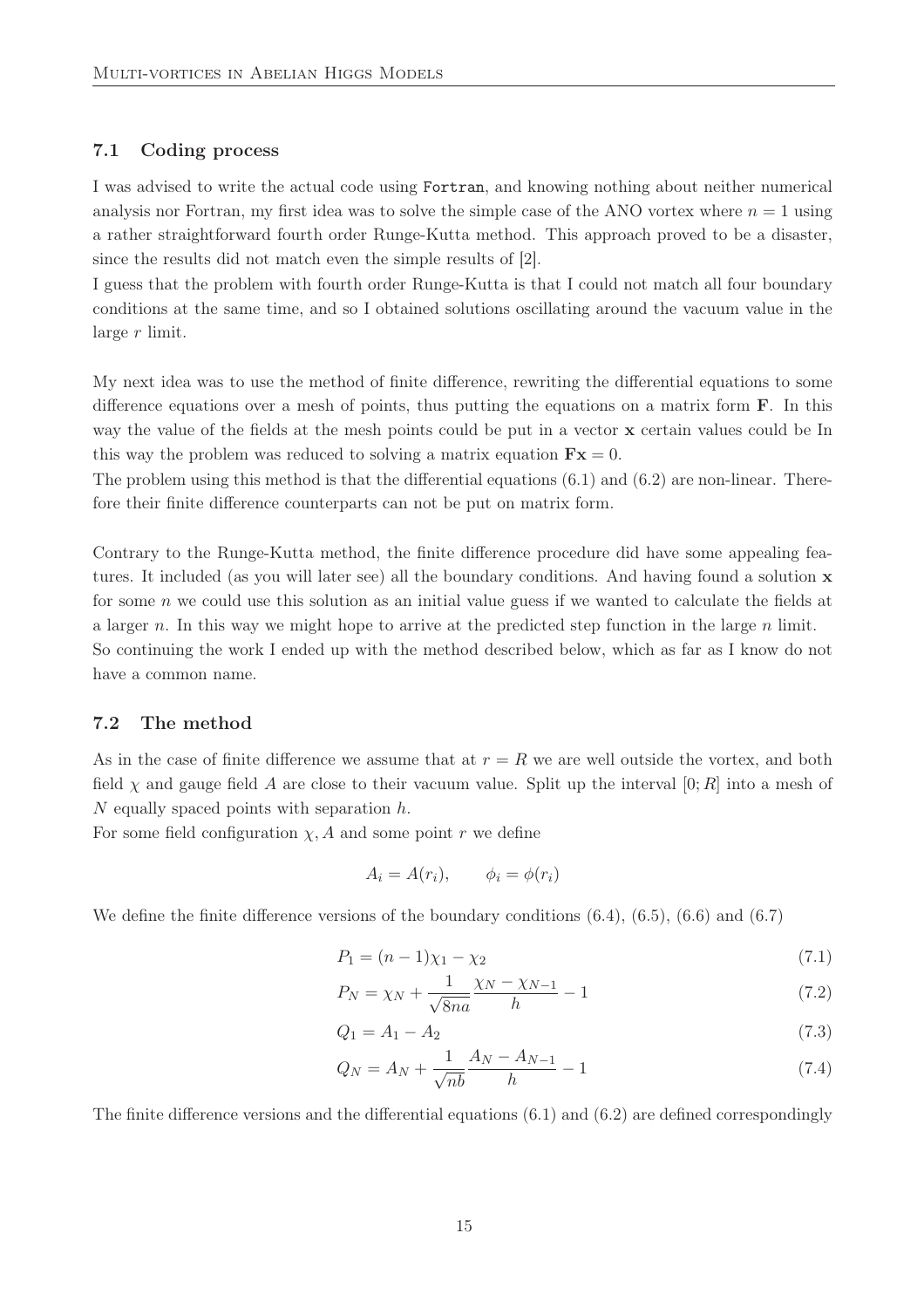

Figure 5: The numerical solution at BPS where  $\beta = 1$  and  $n = 1$ 

for  $i \neq 1, N$ 

$$
P_i = \frac{\chi_{i+1} - 2\chi_i + \chi_{i-1}}{h^2} + \frac{1}{r_i} \frac{\chi_i - \chi_{i-1}}{h} + n^2 \frac{(1 - A_i)^2}{r_i^2} \chi_i^2 + a \frac{\delta V}{\delta \chi}(r_i)
$$
(7.5)

$$
Q_i = \frac{A_{i+1} - 2A_i + A_{i-1}}{h^2} - \frac{1}{r_i} \frac{A_i - A_{i-1}}{h} + b(1 - A_i)\chi_i^2
$$
\n(7.6)

(7.7)

Let us bundle the system of finite difference equations in a vector  $\bf{F}$  and at the same time bundle the fields in x,

$$
\mathbf{F} = (P_1 \dots P_N Q_1 \dots Q_N) \tag{7.8}
$$

$$
\mathbf{x} = (\chi_1 \dots \chi_N A_1 \dots A_N) \tag{7.9}
$$

Generally for any functional vector we can calculate

$$
\mathbf{F}(\mathbf{x} + \delta \mathbf{x}) = \mathbf{F}(\mathbf{x}) + \mathbf{J} \cdot \delta \mathbf{x} + O(\delta \mathbf{x}^2)
$$

Where **J** is the Jacobian matrix. We will not calculate the Jacobian matrix but instead approximate it using finite difference with some small value  $\delta$ 

$$
J_{ij} = \frac{\partial F_i}{\partial x_j} = \frac{F_i(\mathbf{x} + \delta \cdot \hat{\mathbf{x}_j}) - F_i(\mathbf{x})}{\delta}
$$

We neglect terms of order  $\delta x^2$ , and set  $F(x + \delta x) = 0$ . Then we can find a step  $\delta x$  moving all of the functions of  $\bf{F}$  close to a zero simultaneously,

$$
\mathbf{J}\cdot\delta\mathbf{x}=-\mathbf{F}
$$

But iterating x using this procedure will not necessarily lead us to the zero of the functions  $\bf{F}$ . Due to second order corrections we might instead just end up in some minimum. We will take further measure in order to avoid this requiring that the step decreases the function  $f = |\mathbf{F}|^2 = \mathbf{F} \cdot \mathbf{F}$ . It actually shows that  $\delta x$  is a direction of descent

$$
\nabla f \cdot \delta \mathbf{x} = (\mathbf{F} \cdot \mathbf{J}) \cdot (-\mathbf{J}^{-1} \cdot \mathbf{F}) = -\mathbf{F} \cdot \mathbf{F} < 0
$$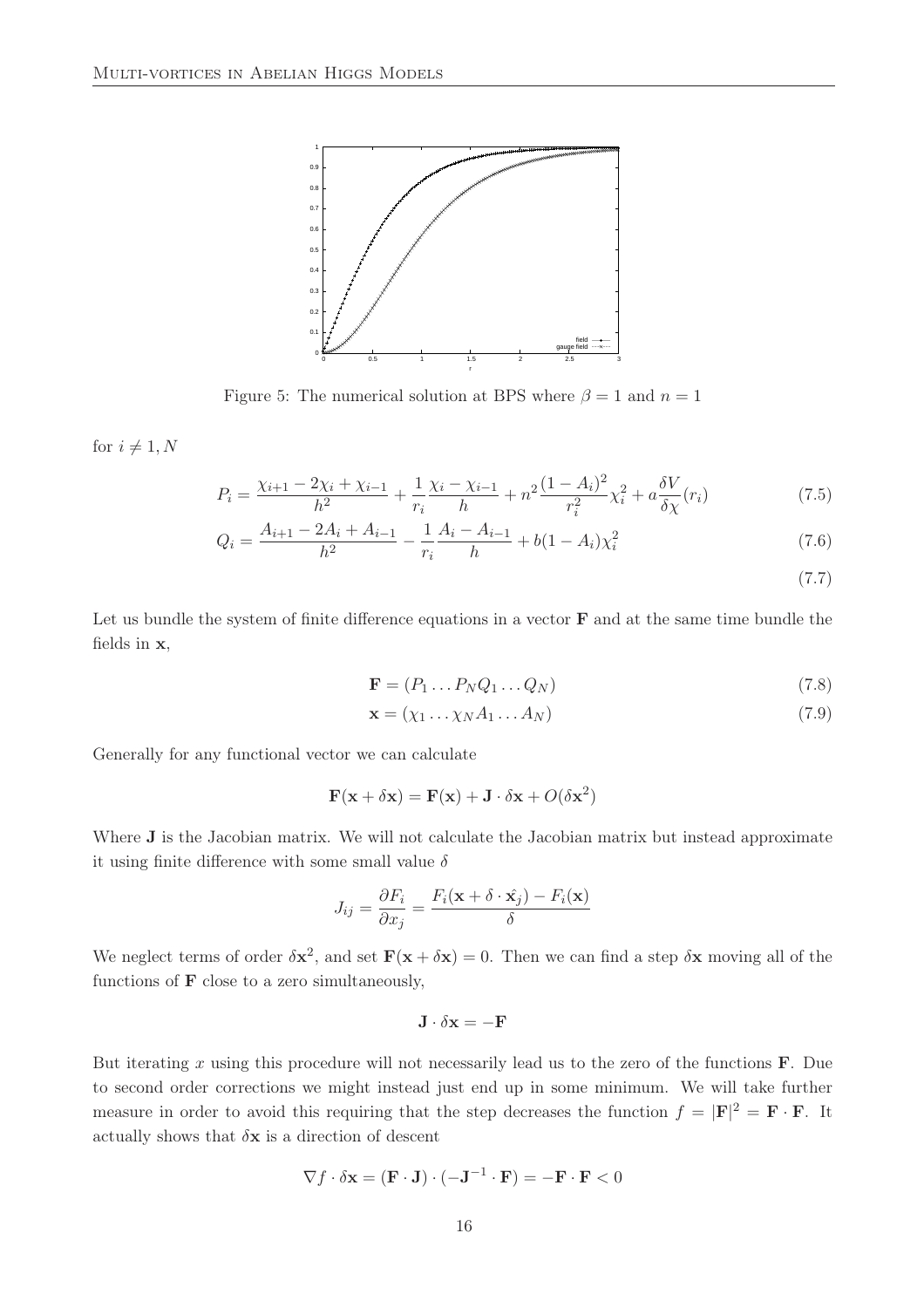When getting close to the zero the full step  $\delta x$  might not minimize f. We can take care of this by not taking the full step

$$
\mathbf{x}_{new} = \mathbf{x}_{old} + \lambda \delta \mathbf{x}, \qquad 0 < \lambda \le 1
$$

We are sure that for  $\lambda$  small enough  $\mathbf{x}_{new}$  will actually decrease f, because  $\delta \mathbf{x}$  is a descent direction for f. But how to choose the parameter  $\lambda$ . Of course it should fulfill  $f(\mathbf{x}_{old}) > f(\mathbf{x}_{new})$  but this may no hinder f decreasing too slowly and in fact converging to some finite value. The solution is to require that f during an iteration at least will decrease by some fraction  $\alpha$  of the initial decrease

$$
f(\mathbf{x}_{new}) \le f(\mathbf{x}_{new}) + \alpha \nabla f \cdot (\mathbf{x}_{new} - \mathbf{x}_{old})
$$

Given some initial configuration  $\phi$  we can thus iterate until it either is not possible to approach the minimum further of we in fact end up with a field configuration solving the finite difference equations simultaneously. More intuitively one can think of it as multiplying the vector  $\bf{x}$  with different matrices each nudging the x closer to a zero.

Using two straight lines interpolating between the values of  $\phi = A = 0$  and  $\phi = A = 1$  as the initial guess we can solve the simple case of the vortex of unit flux i.e.  $n = 1$ , showing in Figure 5.

In order to reach the large  $n$  limit, we will feed the algorithm with this solution, then solving for the case  $n = 2$ , and continuing this way, until reaching some large *n* values.

### 7.3 The Code

The code is written in the Fortran 90 language. It is heavily build upon the newt routine of [8]. It consists of some modules and subroutines

| subroutine | <b>NEWT</b>       | The key program. It checks whether the value of x returned                             |  |
|------------|-------------------|----------------------------------------------------------------------------------------|--|
|            |                   | from LNSRCH has converged and if not it will iterate once                              |  |
|            |                   | more.                                                                                  |  |
| function   | <b>FUNCV</b>      | Calculating the function value at a certain $x$                                        |  |
| subroutine | LNSRCH            | The actual algorithm. Here the concept                                                 |  |
| module     | FMINLN            | Calculates the value of the function $f$ , sharing the value with                      |  |
|            |                   | NEWT and LNSRCH                                                                        |  |
| subroutine | FDJAC             | Calculates the finite difference approximation of the jacobian                         |  |
| module     | <b>TYPE</b>       | Type definitions for different parameters (controlling the pre-                        |  |
|            |                   | cision)                                                                                |  |
| module     | INTERFACE         | A FORTRAN specific module specifying interfaces to differ-                             |  |
|            |                   | ent subroutines and functions in order to avoid type clashed,                          |  |
|            |                   | i.e. parameters have different type attributes in differed sub-                        |  |
|            |                   | routines.                                                                              |  |
| module     | UTIL              | A collection of some light but useful utility functions                                |  |
| subroutine | LUDCMP and LUBKSB | These are simply matrix subroutines solving the matrix                                 |  |
|            |                   | equation of $\mathbf{J} \cdot \delta \mathbf{x} = -\mathbf{F}$ for $\delta \mathbf{x}$ |  |

#### 7.4 The Tension - proving the conjecture

From the Lagrangian  $(4.9)$  using the ansatz  $(4.12)$  we can calculate the tension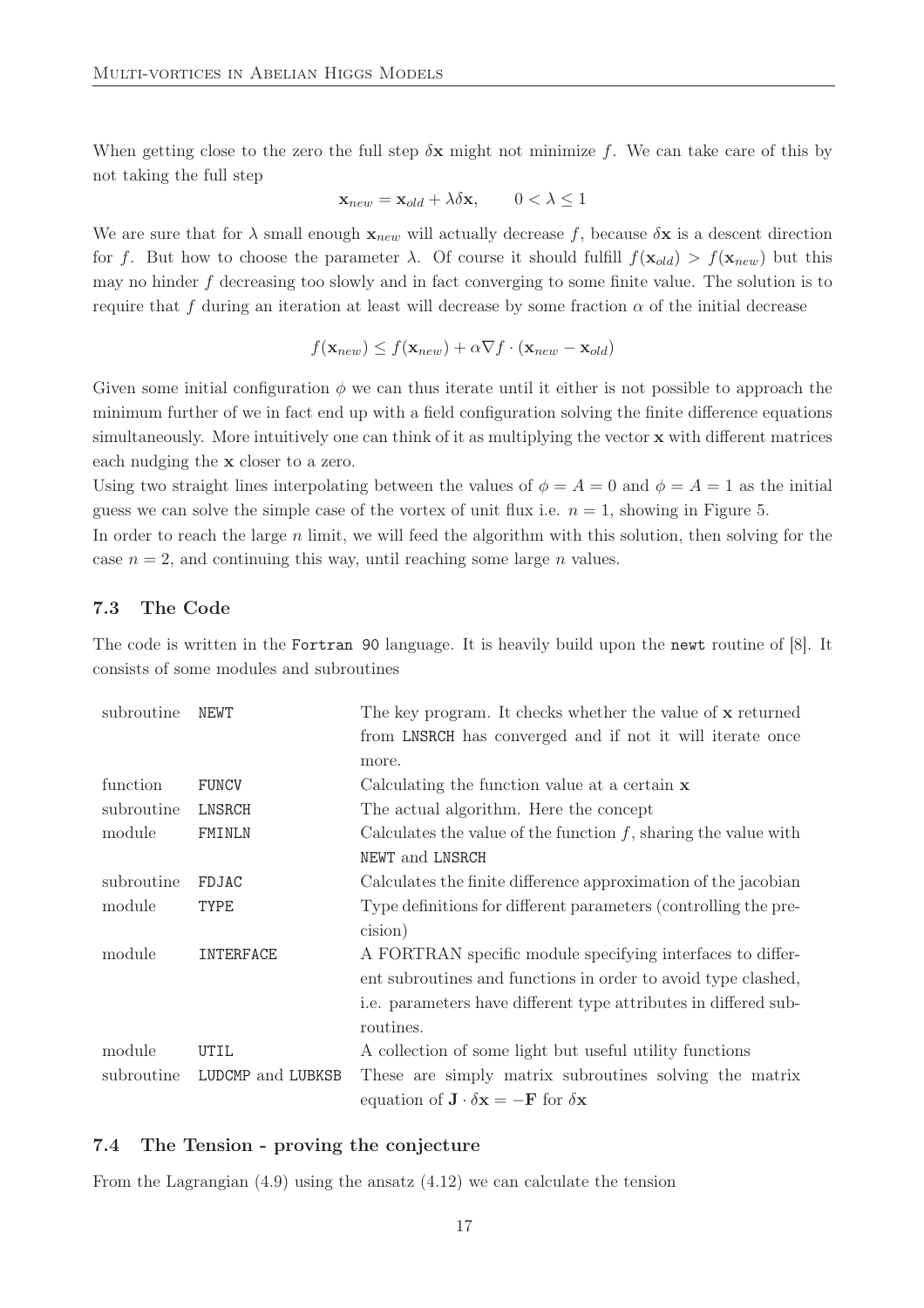

Figure 6: The tension in the BPS case

$$
T_v(n) = \int dx dy \, \mathcal{E}(n)
$$
  
=  $2\pi \int r dr \left[ \frac{1}{2e^2} \left( \frac{nA'}{r} \right)^2 + \frac{n^2}{r^2} (1 - A)^2 q^2 + q'^2 + V(q) \right]$   
=  $2\pi \phi_0^2 \int r dr \left[ \frac{1}{b} \left( \frac{nA'}{r} \right)^2 + \frac{n^2}{r^2} (1 - A)^2 \chi^2 + \chi'^2 + 2aV(\chi) \right]$  (7.10)

In the follwing we will only be dealing with the quartic potential  $V(\chi) = (\chi^2 - 1)^2$ .

We have done the numerical analysis for three different values of  $\beta$ . Figure 7 show an extract of the results for the cases  $\beta = 1/16$  at  $n = 100$  and  $n = 85.000$ . Figure 8 and Figure 9 contains the same results in the cases  $\beta = 1$  and  $\beta = 16$  respectively.

Note that at large n the profile function  $\chi$  approaches the predicted step-function independent of the value of  $\beta$ . At small n we see a definite difference between the profile functions for different  $\beta$ . If we return to the tension, comparing the BPS case of the quartic potential,  $T = 2\pi \phi_0^2 n$  to (7.10) we see that

$$
T_v(n) = 2\pi\phi_0^2 \int r \, dr \left[ \frac{1}{b_1 n} \left( \frac{nA'}{r} \right)^2 + \frac{n^2}{r^2} (1 - A)^2 \chi^2 + \chi'^2 + 2a_1 n V(\chi) \right] = 2\pi\phi_0^2 n
$$

Thus naming

$$
T'_{v}(n) = \int r dr \left[ \frac{1}{b_{1}n} \left( \frac{nA'}{r} \right)^{2} + \frac{n^{2}}{r^{2}} (1 - A)^{2} \chi^{2} + \chi'^{2} + 2a_{1}nV(\chi) \right]
$$

we would expect  $T'_{BPS}(n) = n$  in the BPS case. This behaviour was not shown in [1], but the Figure 6 shows that our expectations are indeed fulfilled for  $1 < n < 1000$ . Encouraged by this result we look at the fraction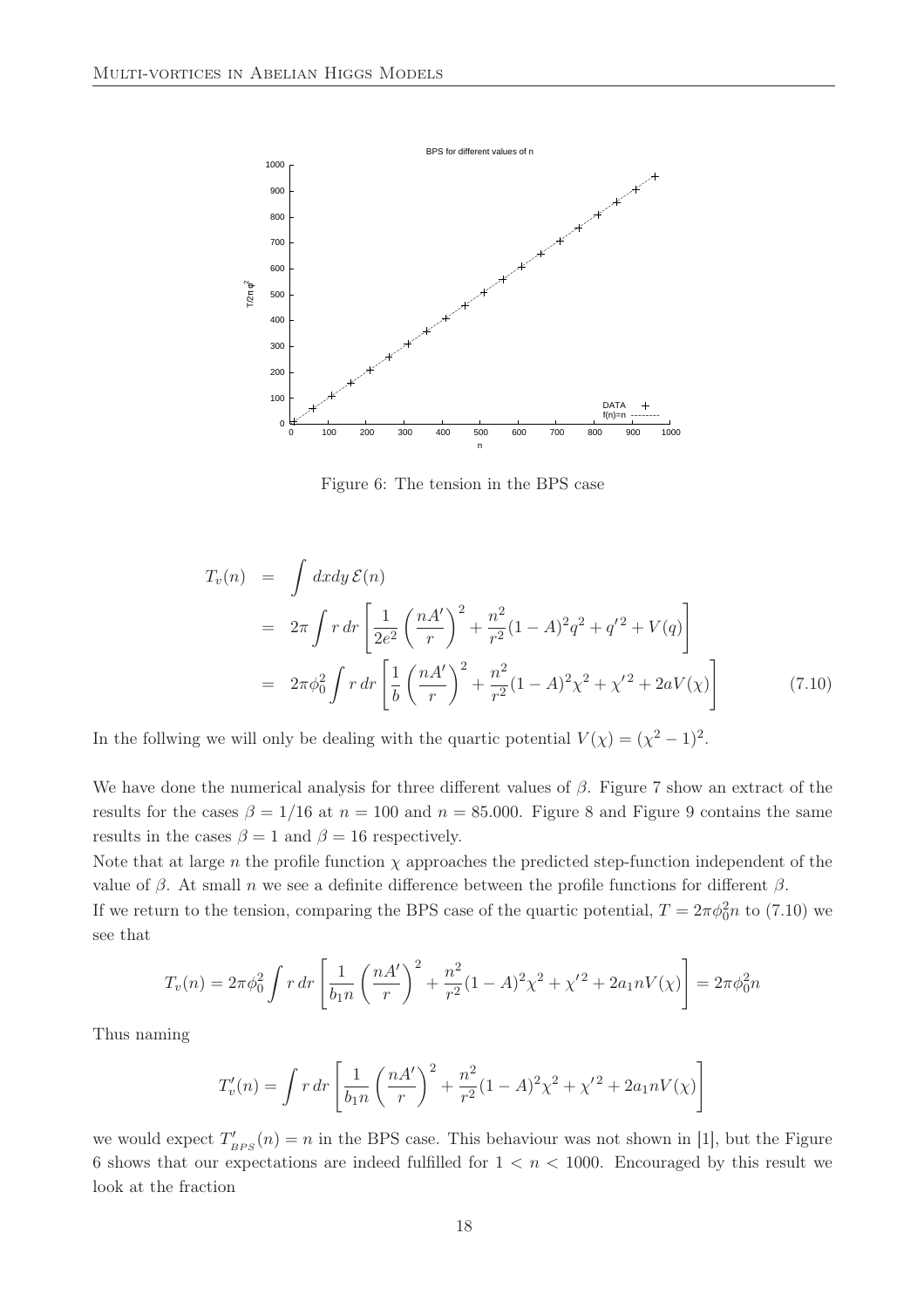

Figure 7:  $\chi(r)$  and  $A(r)$  plotted for  $\beta = 1/16$  and n=100, n=85000



Figure 8:  $\chi(r)$  and  $A(r)$  plotted for  $\beta = 1$  and n=100, n=85000



Figure 9:  $\chi(r)$  and  $A(r)$  plotted for  $\beta = 16$  and n=100, n=25000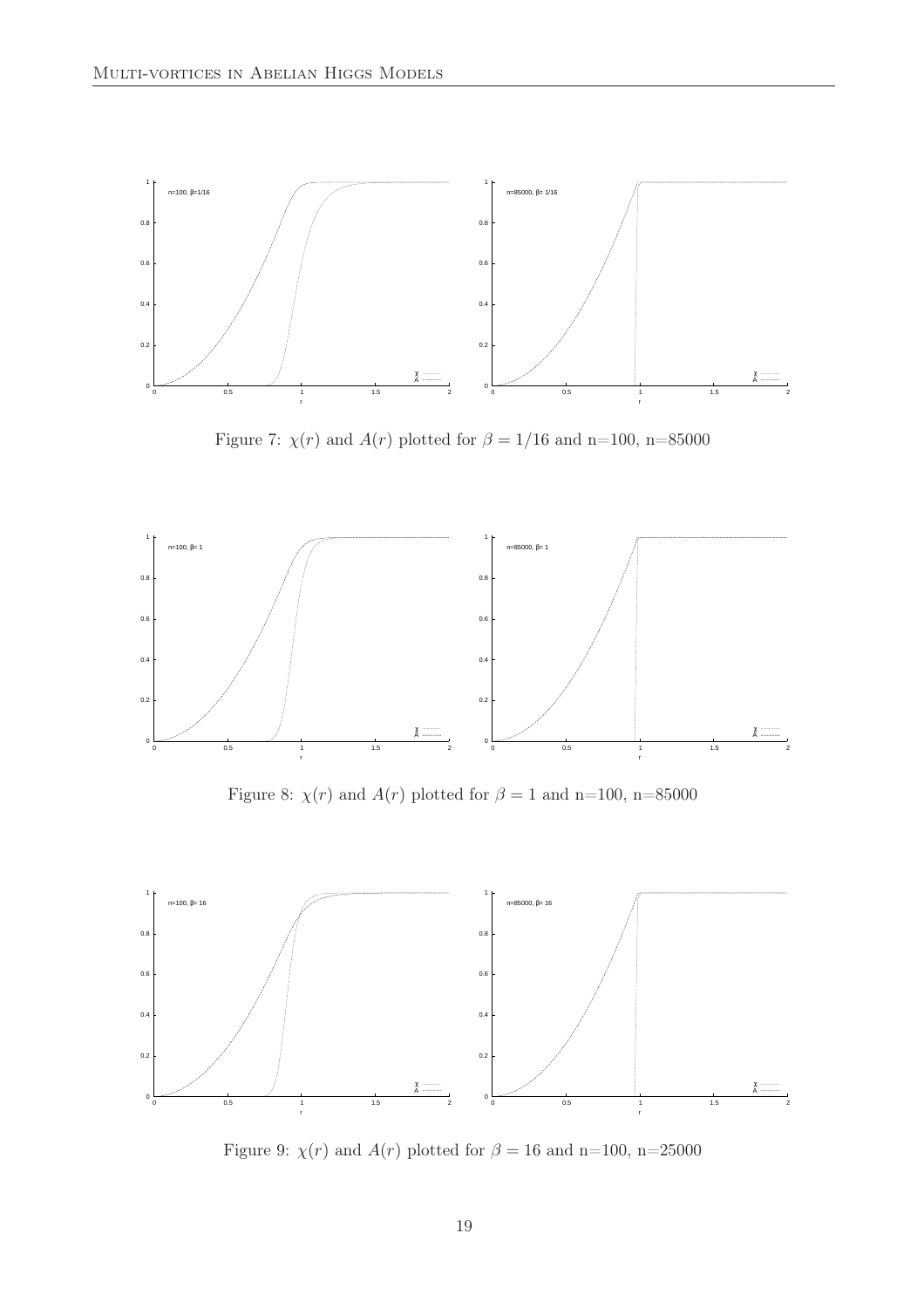

Figure 10: The tension plotted as a function of n for the cases of  $\beta = 1/16, 1, 16$ . The to functions shown are fitted to the results of Bolognesi and Gudnason thus comparing my results to their.



Figure 11: Tension as a function of  $\log n$ . Note that the values for small n does not match the values of Stefano and Gudnason.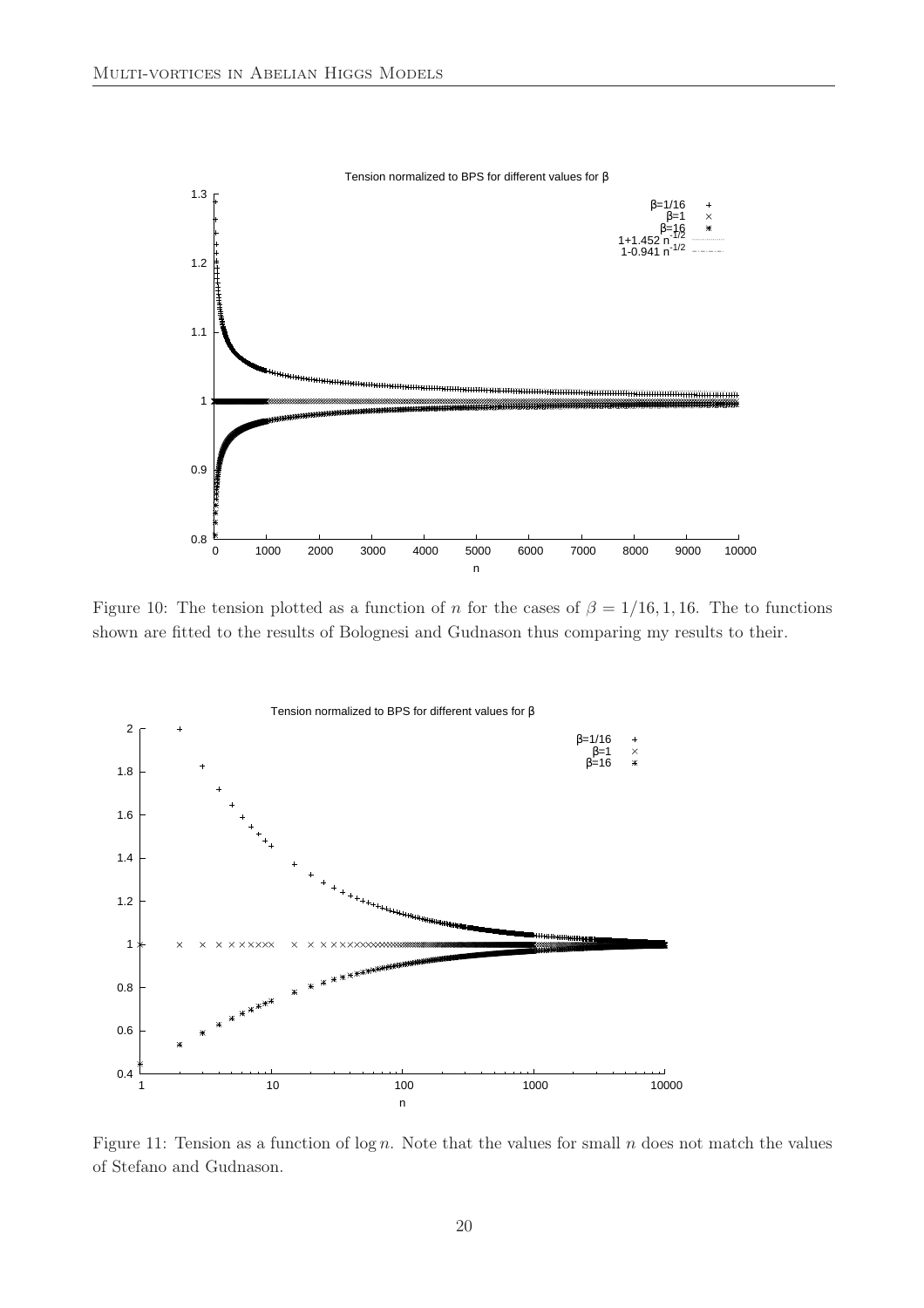

Figure 12: Showing the extreme cases og  $\beta = 1/10000$  and  $\beta = 10000$  at n = 5000

$$
T(n) = \frac{T_{\beta}(n)}{T_{BPS}(n)} = \frac{\phi_0^2 T_v'(n)}{\phi_{0,BPS}^2 T'_{BPS}} = \frac{2a_{BPS}T_v'(n)}{2aT'_{BPS}(n)}
$$

Here we made the assumption that  $\epsilon_0$  is a constant not depending on the value of  $\beta$ . We plot  $\mathcal{T}(n)$ for  $\beta = 1/16, 1, 16$ . The result is showed in Figure 10 and Figure 11.

Comparing my own results with the results of Bolognesi and Gudnason, it is clear that they are no perfect match. At small values my values for  $\mathcal T$  are to far away from the BPS case while at large  $n$ they are too close.

This behaviour might be caused by two things. Either it is because Bolognesi and Gudnason rescaled the radius in order to do the numerical approximation while I scaled the parameters  $a$  and  $b$ . Or it may be caused by me not having as many mesh points as they. But since runtime is dramatically increased with the meshsize t

Not matter hat the cause might be, I do find my results close enough to their result. And it is indeed possible to read off the predicted behaviour

$$
\lim_{n \to \infty} T_v(n) = \lim_{n \to \infty} T_{BPS}(n) = \lim_{n \to \infty} T_{MIT},
$$

thus verifying the assumption of (5.2).

#### 7.5 The Extreme cases

Here we will still considering the case of a  $\phi^4$  potential, see what happens when  $\beta$  is in the extreme limit of  $\beta \to 0$  and  $\beta \to 0$ . The results are shown at Figure 12.

Note how the A field is shifted in the two cases, and the abrupt change of  $\chi$  when  $\chi = 0$ .

We rest assured that our numerical method indeed works, since when dealing with extreme values of  $\beta$  still reproduces the previous results of (5.2). The tension-plot can be seen in Figure 13.

### 8 Linking to reality - Superconductivity

From the very beginning the ANO vortex solutions has been closely coupled to the field of superconductivity. It turns out that the Ginzburg-Landau theory describing superconductivity semi-quantum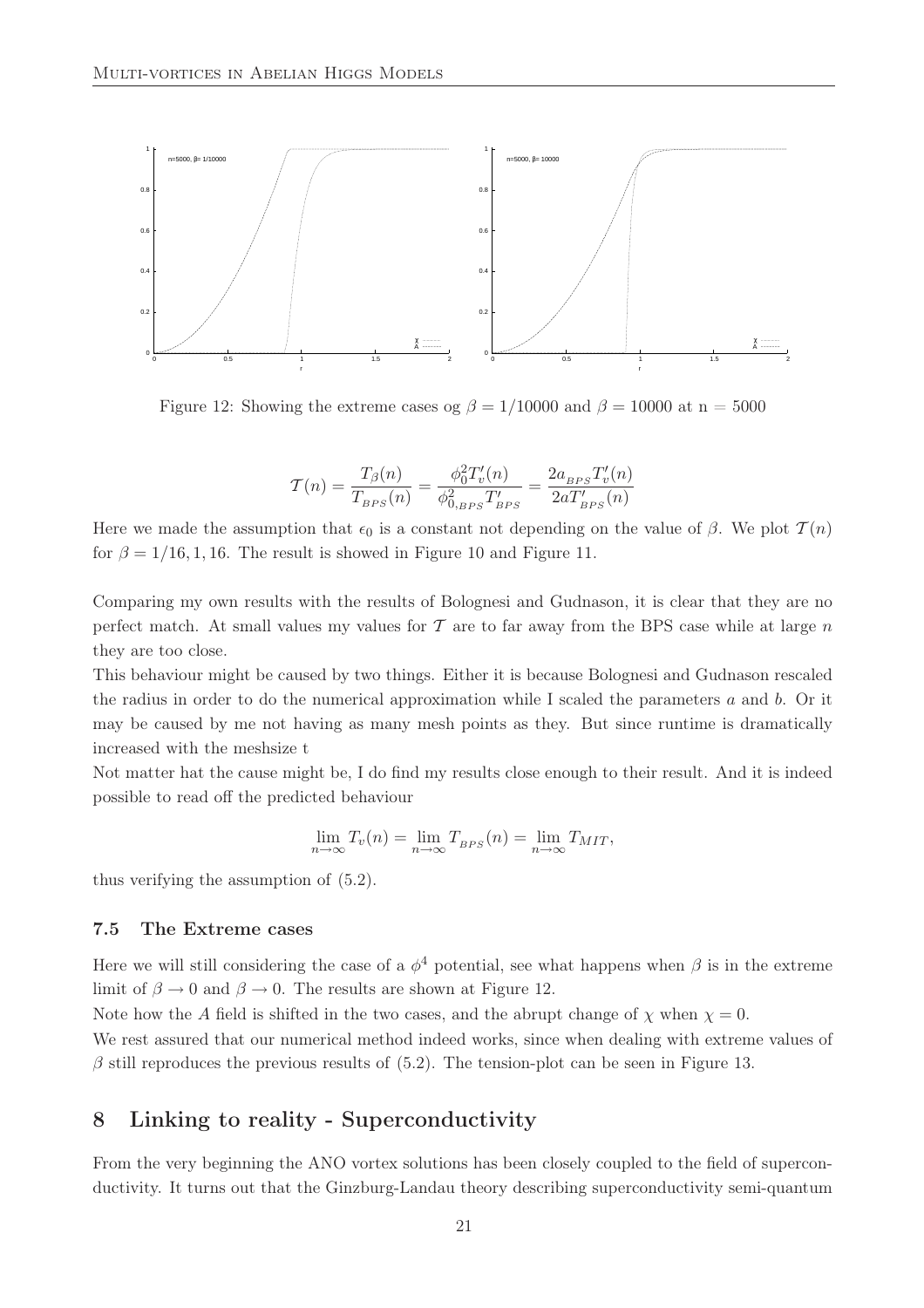

Figure 13:  $logT$  as a function of  $log n$ 

mechanically, actually has a Lagrangian identical to (4.9), known as the Ginzburg-Landau equations. In superconductivity you have two cases. A Type I superconductor will expell any magnetic flux from the interior, while a Type II superconductor might be penetrated by tiny tube carrying magnetic flux. These tubes are of course identical to our vortex solutions. We can actually relate the theory and results to the case of superconductivity using a very qualitative approach.

Consider the force between two particles ff in both the case of a scalar field  $\phi$  and the case of a vector field A. According to [7] the force will behave as follows

| Field                | $ff$ and $ff$         | f f          |
|----------------------|-----------------------|--------------|
| scalar (Yukawa)      | attractive attractive |              |
| vector (electricity) | repulsive             | attractive ' |

Where  $\overline{f}$  is the antiparticle of f. The strength of the potential scales with e<sup>−mr</sup>, where m is the mass of the corresponding particle.

If we think of a unit flux vortex as a particle f, the anti-particle  $\overline{f}$  is then just a vortex of negative unit flux, and superpositioning a vortex and a anti-vortex will return us to the vacuum case. In this case that means that we are dealing with two different forces, and so two different masses. That means  $m_H$  corresponding to the scalar field  $\phi$ , and  $m_\lambda$  corresponding to the vector field A.

So in the case of  $\beta \ll 1$  we have  $m_H \ll m_\lambda$  meaning that the force arising from the gauge field A will dominate the force from the scalar field  $\phi$ . Thus there will be repulsive force between some unit flux vortices. In superconductivity this is similar to the case of Type II superconductors, because the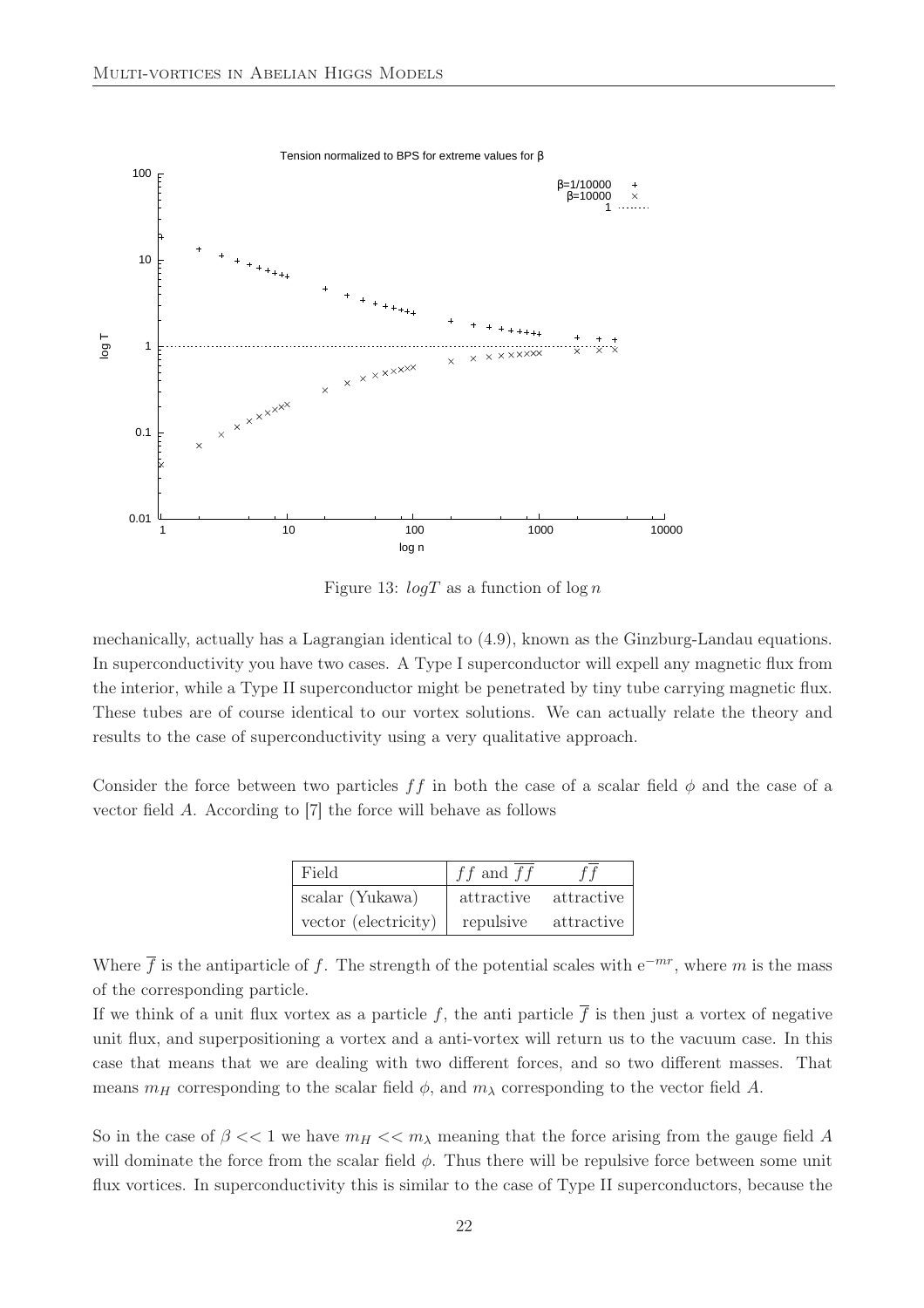repelling of vortices will result in the formation of a lattice consisting of unit flux vortices. Because of this repulsion there it will be quite impossible to observe a multi-vortex.

In the case of  $\beta >> 1$  we will instead have  $m_H >> m_\lambda$ , and the force due to the scalar field  $\phi$  will dominate. In this case we have the case of Type I superconductors, because there is a attraction between the unit flux vortices. If this seems odd, then you might consider that the attraction will hinder flux-pinning, and in a superconductor vortices will thus be expelled from the interior.

Anyway it is difficult to generalize our results to the case of a lump of superconducting material since we are dealing with a system of infinite size. But it seems, that should we have any chance observing an actual multi-vortex it would be in the case of Type I superconductors, since the unit flux vortices will attract each other. So to observe a mutivortex we would need to go to the extreme London limit  $\beta \approx 0$ , as described with in the previous section of  $\beta = 1/10000$ .

### 9 Conclusion

We have introduced the theory of fields along with the concepts of spontaneous symmetry breaking, leading to the formation of soliton. For a wall vortex we have shown that

$$
R_{MIT} = \sqrt[4]{2} \frac{1}{e^{1/2} \epsilon_0^{1/4}} \sqrt{n} \qquad T_{MIT} = 2\sqrt{2}\pi \frac{\sqrt{\epsilon_0}}{e} n
$$

And we have conjectured that at large magnetic flux (large  $n$ ) a wall vortex and a vortex solution will be very similar. In the case of the quartic potential this is actually similar to

$$
\lim_{n \to \infty} T_v(n) = \lim_{n \to \infty} T_{BPS}(n) = \lim_{n \to \infty} T_{MIT}
$$

Then solving the rewritten equations of motion

$$
\frac{d^2f}{dr^2} + \frac{1}{r}\frac{df}{dr} - n^2\frac{(1-A)^2}{r^2}f - \frac{1}{2}\frac{\delta V}{\delta f} = 0
$$

$$
\frac{d^2A}{dr^2} - \frac{1}{2}\frac{dA}{dr} + 2e^2(1-A)f^2 = 0
$$

using a numerical method best described as the non-linear counterpart to finite differencing, we have found the field configurations at large n in the case of the  $\phi^4$  potential. And calculating the tension we did in fact show that the tension did approach the BPS value at large  $n$ , allthough the results didn't match Bolognesi and Gudnason's exact.

Then we have looked at the case of extreme  $\beta$  still exposing the same behaviour. And last we have made a real-life perspective to the theory developed in this project, relating it to superconductivity.